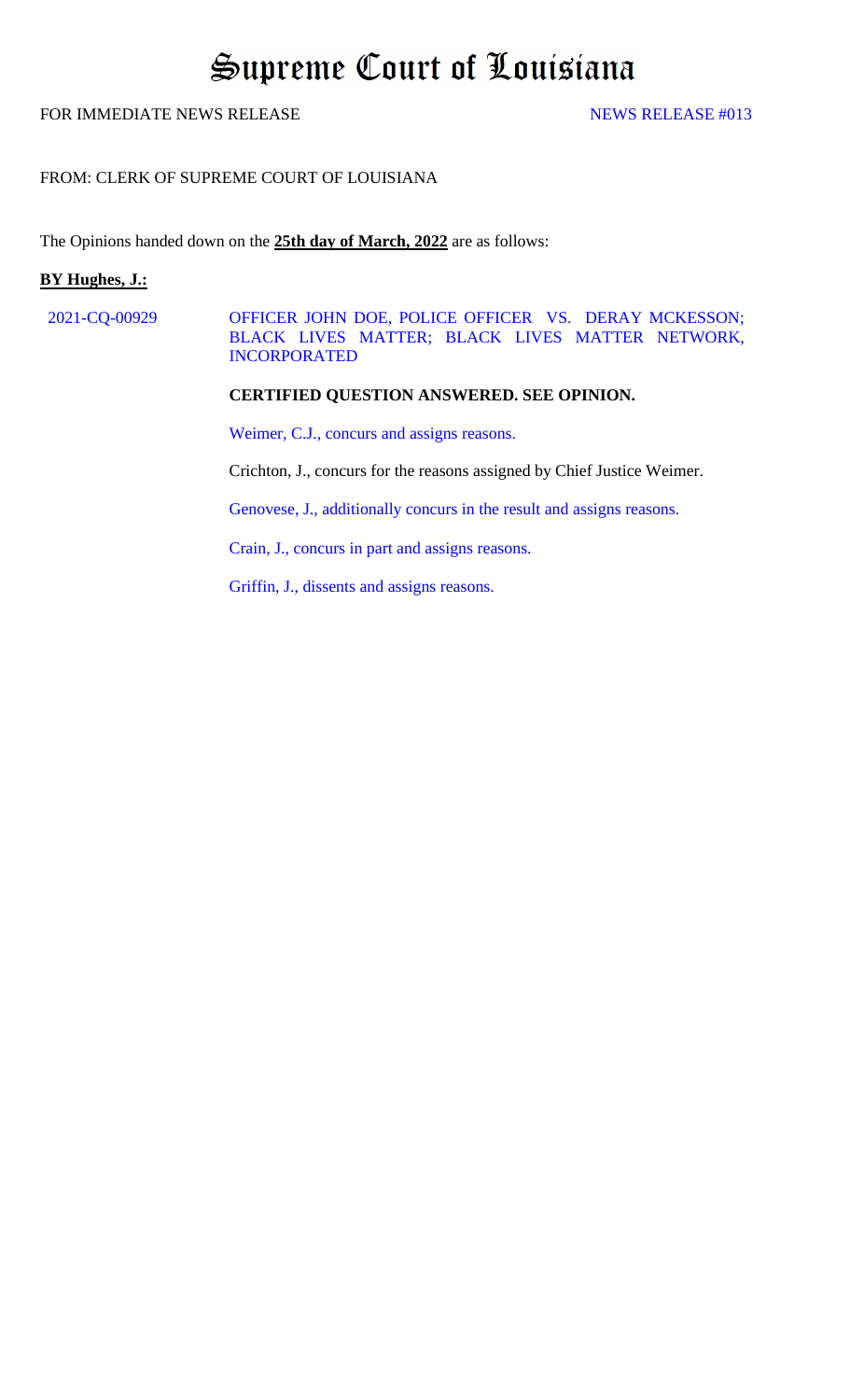# <span id="page-1-0"></span>**SUPREME COURT OF LOUISIANA**

# **NO. 2021-CQ-00929**

# **OFFICER JOHN DOE, POLICE OFFICER**

# **VERSUS**

# **DERAY MCKESSON, ET AL.**

# **ON CERTIFIED QUESTION FROM THE UNITED STATES COURT OF APPEALS FOR THE FIFTH CIRCUIT**

### **HUGHES, J.**

We accepted the certified questions presented to this court by the United States Court of Appeals, Fifth Circuit, in **Doe v. Mckesson**, 2 F.4th 502 (5th Cir. 2021) (per curiam). The questions posed by the Fifth Circuit are: (1) Whether Louisiana law recognizes a duty, under the facts alleged in the complaint, or otherwise, not to negligently precipitate the crime of a third party? (2) Assuming Mckesson could otherwise be held liable for a breach of duty owed to Officer Doe, whether Louisiana's Professional Rescuer's Doctrine bars recovery under the facts alleged in the complaint? **Id.**, 2 F.4th at 504. We answer the former, under the facts alleged in the complaint, in the affirmative and the latter in the negative, for the following reasons.

# **FACTS AND PROCEDURAL HISTORY**

The plaintiff in this personal injury case named as defendants the Black Lives Matter ("BLM") organization<sup>[1](#page-1-1)</sup> and DeRay Mckesson (alleged to be a leader and cofounder of BLM). The plaintiff alleges that he was a duly commissioned police officer for the City of Baton Rouge on July 9, 2016, when he was ordered to respond to a protest "staged and organized by" BLM and DeRay Mckesson, which was in

<span id="page-1-1"></span><sup>&</sup>lt;sup>1</sup> BLM was dismissed in the federal district court proceedings, and that dismissal is not at issue in the questions certified to this court by the Fifth Circuit Court of Appeals and will not be discussed herein.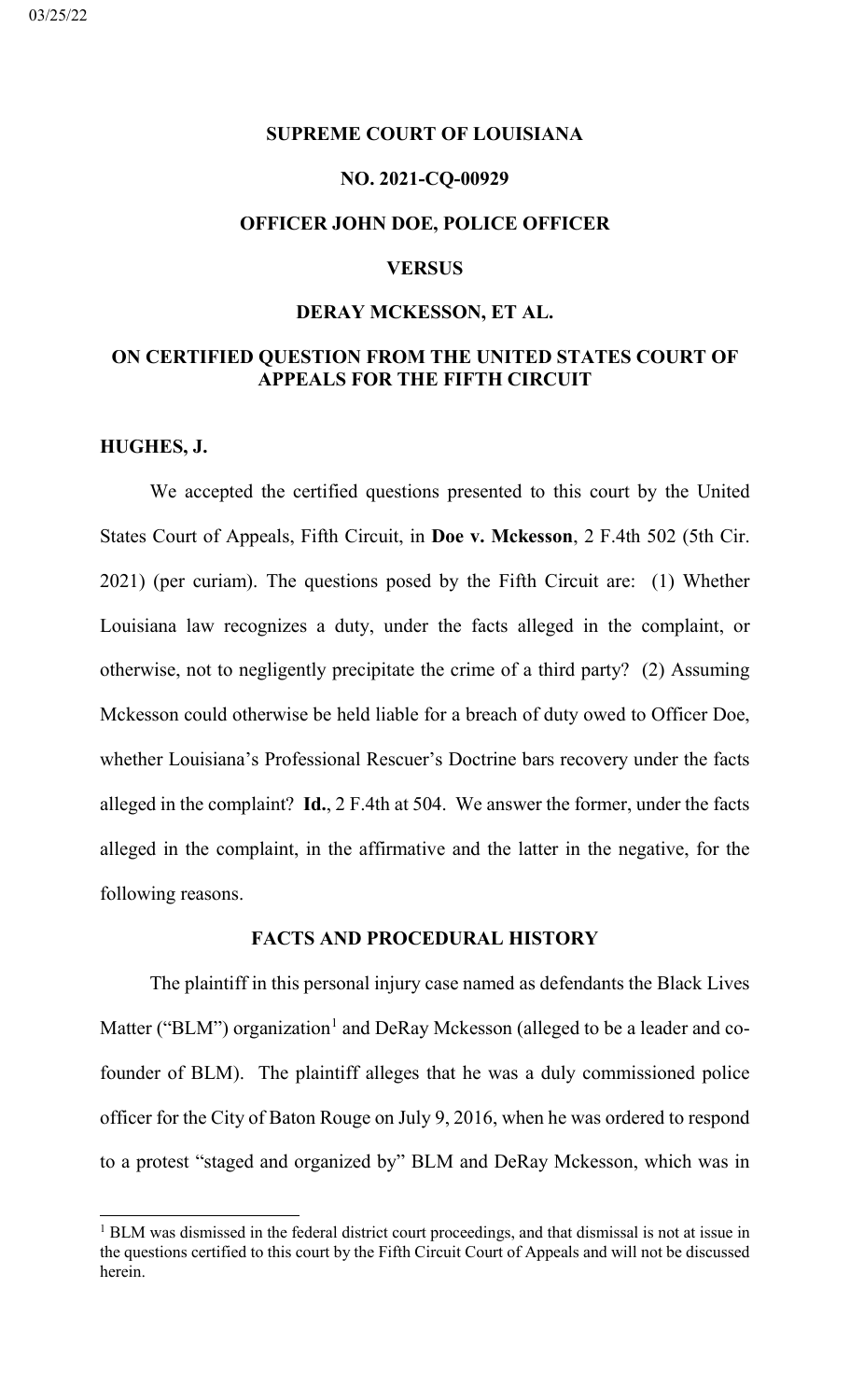response to the July 5, 2016 death of Alton Sterling, who was shot by a Baton Rouge police officer when Mr. Sterling resisted arrest.

The plaintiff alleged that Mr. Mckesson, at all material times during the July 9th protest, led "the protest and violence that accompanied the protest," which took place outside the Baton Rouge Police Department located on Airline Highway, a heavily traveled public highway. The plaintiff further alleged that BLM and Mr. Mckesson "staged" the July 9th protest and, during the protest, their followers engaged in the "blocking of a public highway, looting of a Circle K, throwing of items stolen and violence towards police." It was further claimed that the defendants were in Baton Rouge "for the purpose of demonstrating, protesting and rioting to incite others to violence against police and other law enforcement officers," that the defendants "conspired to violate the law by planning to block a public highway," and that they "knew police would be called to clear the public highway of protestors."

As stated in the petition, when the highway in front of the police department was blocked, the Baton Rouge police department "arranged for a front line of officers in riot gear that formed a shield around officers who were to effectuate arrests and removal of Defendants from the public highway," and the plaintiff was one of the officers designated to make arrests. The plaintiff also asserted that "the protest was peaceful until activist[s] began pumping up the crowd," that Mr. Mckesson was "in charge of the protests," and that he was "seen and heard giving orders throughout the day and night of the protests." The plaintiff claimed in his petition that the protest turned into a riot, with protestors hurling full plastic water bottles at the police officers. The plaintiff further alleged that Mr. Mckesson was present during the protest, and "he did nothing to calm the crowd and, instead, he incited the violence on behalf of [BLM]." When the defendants ran out of water bottles to throw, the plaintiff claimed that a BLM protestor "picked up a piece of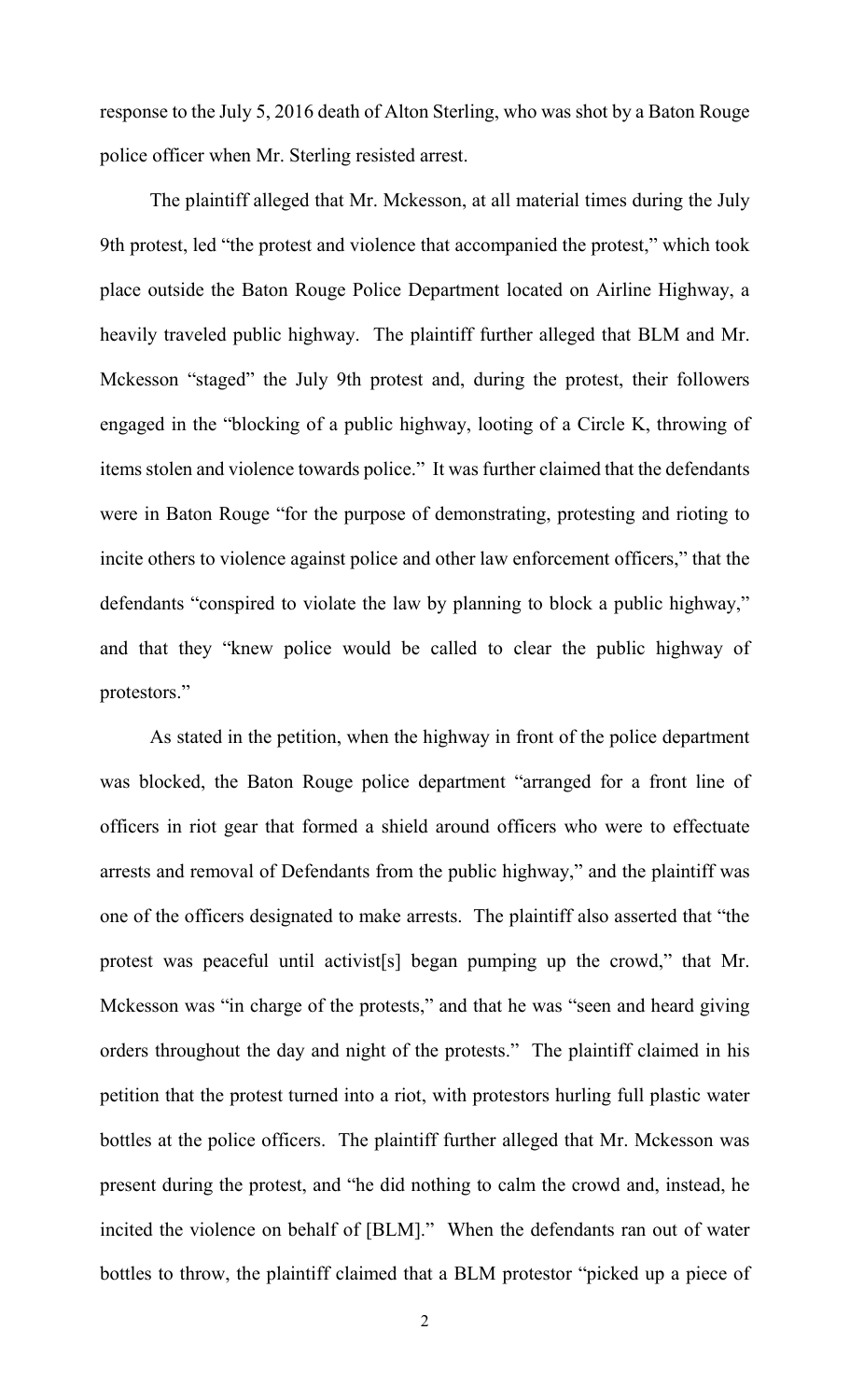concrete or similar rock like substance and hurled [it] into the police that were making arrests," striking the plaintiff in the face and causing him injuries to his teeth, jaw, brain, and head, along with other compensable losses.

In addition, the plaintiff sets forth in his petition that Alton Sterling's July 5, 2016 death "started a flurry of activity" by the defendants, who had staged protests in other cities that "resulted in violence and property damage." The plaintiff cited as examples of these other activities, that: on July 7, 2016, Lakeem Keon Scott "shot at passing car[s] along a Tennessee highway, killing one woman and wounding three others, including a police officer, while yelling, '[P]olice suck! Black lives matter!'"; and, on July 7, 2016, at a BLM protest in Dallas, Texas, at least one sniper shot twelve police officers (killing five), who had been on duty to keep the peace during the protest. The plaintiff alleged other similar attacks occurred during protests and rioting in other locations across the country, and the defendants had taken credit for the protests and riots, citing Mr. Mckesson's statement to the New York Times, following the attack on the plaintiff, that "[t]he police want protesters to be too afraid to protest," in addition to indicating that he intended to plan more protests.

In an amended petition, which the plaintiff later sought to file in the federal district court,<sup>[2](#page-3-0)</sup> he detailed further incidents of violent protests by BLM leading up to the July 2016 incident in Baton Rouge, including: the April 2015 "Baltimore unrest and rioting"; the June 2015 "McKinney, Texas unrest"; the August 2015 "Earth City, Missouri, blocking rush-hour traffic" incident; the August 2015 "Ferguson unrest";

<span id="page-3-0"></span> $2$  We note that, although the federal district court denied the plaintiff's motion to amend, it did so in conjunction with its judgment granting motions to dismiss filed by the defendants, for the failure to state plausible claims for relief, therefore, the court in essence deemed the amended petition futile. We summarize the additional allegations presented in the plaintiff's amended petition since they were implicitly considered by the certifying court herein, in **Doe v. Mckesson**, 945 F.3d 818, 828 (5th Cir. 2019), cert. granted, judgment vacated, \_\_\_ U.S. \_\_\_, 141 S.Ct. 48, 208 L.Ed.2d 158 (2020), discussed hereinafter (wherein the Fifth Circuit reversed the dismissal of Mr. Mckesson and further concluded that the district court erred in refusing to allow the amendment of the plaintiff's petition; in discussing the plaintiff's amended complaint, the court began with, "The amended complaint only bolsters these conclusions….").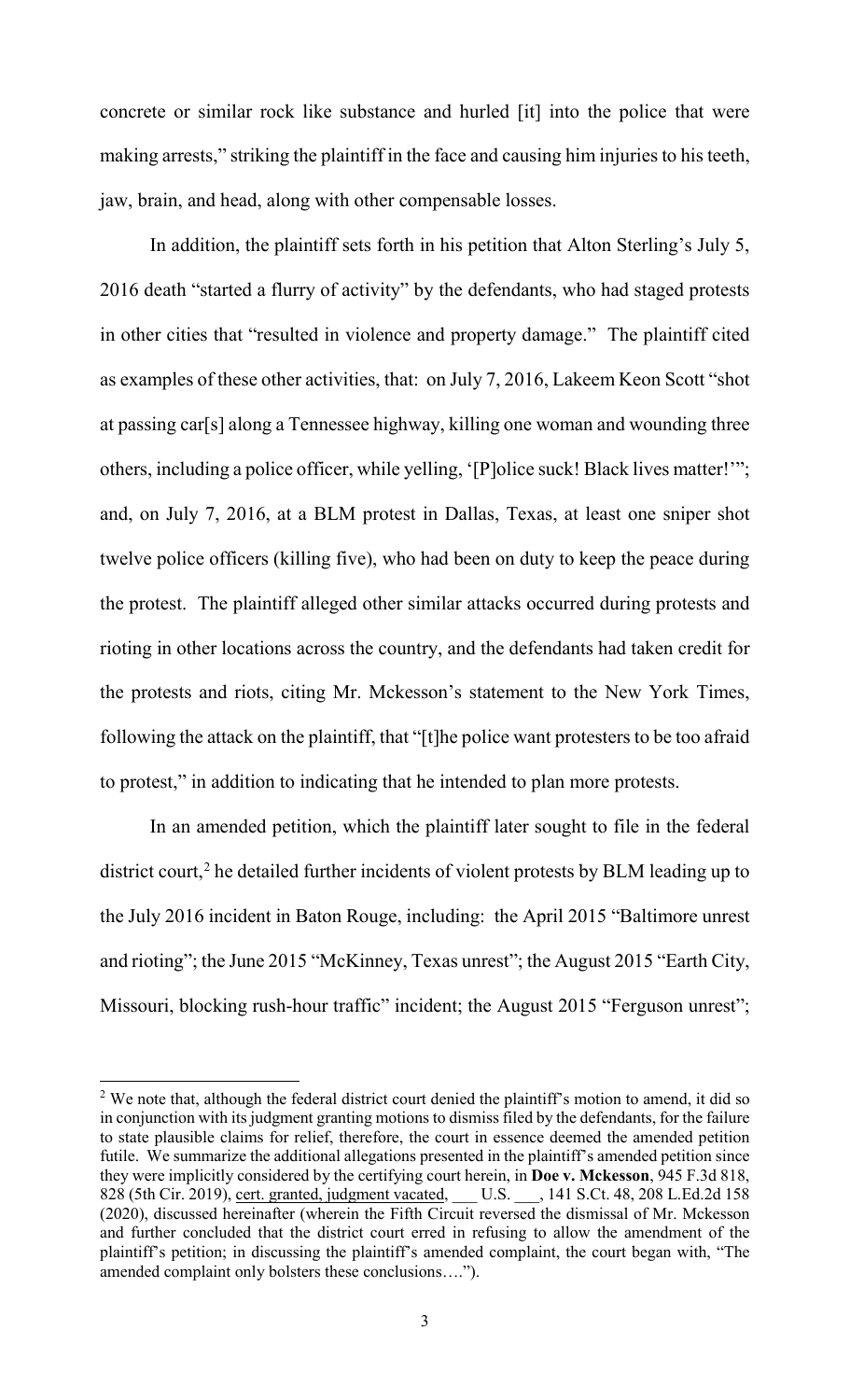the July 7-8, 2016 BLM marches "through midtown Manhattan and up into Harlem blocking public highways"; the July 8, 2016 "protest in Nashville, Memphis, Knoxville and Chattanooga, Tennessee, blocking traffic on a public highway"; the July 9, 2016 protests on the "1-94 freeway in St. Paul, Minnesota" (during which police were attacked by protestors with "chunks of concrete, rebar, rocks, bottles, fireworks and Molotov Cocktails"); and a July 9, 2016 Phoeniz, Arizona rally (during which "rocks and other objects" were thrown at police, and protestors shouted to police officers: "We should shoot you!"). It was also alleged that during the July 9, 2016 Baton Rouge BLM protest, Mr. Mckesson "lead [sic] protestors down Airline Hwy in an attempt to reach 1-12 to block the interstate" but "OFFICER JOHN DOE's squad managed to block the effort of DeRay Mckesson to lead the protestors to I-12. DeRay Mckesson knew he was in violation of the law and actually live streamed his arrest."

Plaintiff also gave further details, in his amended petition, about public statements made by Mr. Mckesson, in which he represented himself as a BLM leader and protest organizer, including: with CNN's Wolfe Blitzer; with FOX's Sean Hannity; on Stephen Colbert's The Late Show; in a Forbes Magazine article titled "Black Lives Matter Activist DeRay Mckesson Talks Colin Kaepernick, Progress and the Future"; at the Voice of San Diego Politifest; on UPROXX.com; and at the White House with President Obama; along with the hacking of Mr. Mckesson's Twitter account and the public disclosure of Twitter statements between Mr. Mckesson and other BLM leaders that "specifically showed an intent to use protests to have 'martial law' declared nationwide."

Based on these allegations in the federal district court, the plaintiff sought damages for the injuries he sustained at the hands of the BLM protestors, citing La. C.C. art. 2315 and claiming that the defendants knew or should have known that the demonstration and riot they staged would become violent and result in serious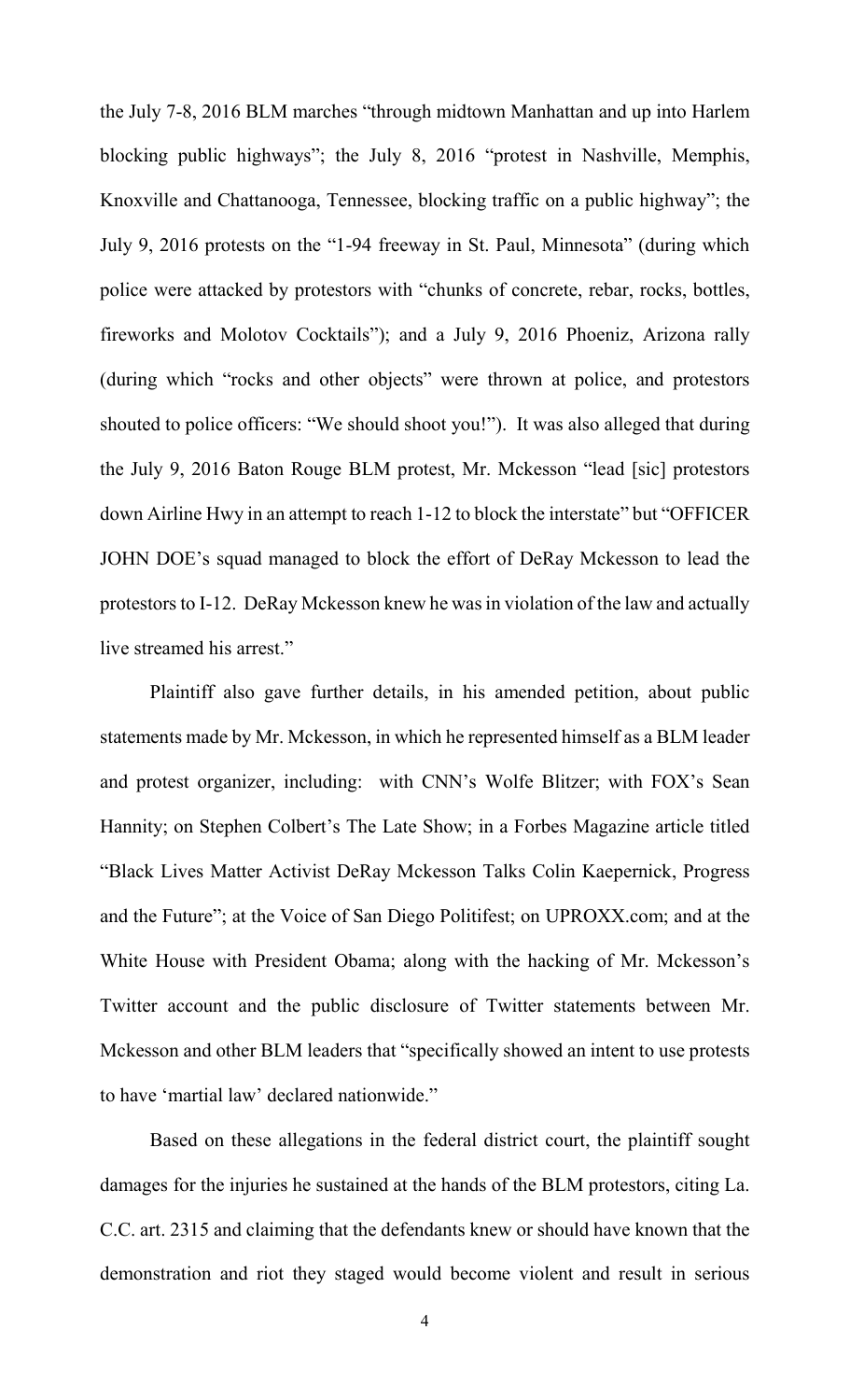personal injuries, as other similar protests had become violent and police officers were assaulted. Also, the plaintiff cited La. C.C. art. 2317, claiming the defendants are liable for the actions of the BLM protestor who directly caused the injuries at issue; he also cited La. C.C. art. 2324 in claiming the defendants are liable in solido for the plaintiff's injuries, for their intentional actions, and for conspiring to incite a protest/riot.

In response to the action, motions to dismiss were filed under Federal Rules of Civil Procedure, Rule 9(a) (asserting there is no authority for Mckesson to be sued as an agent of BLM) and Rule 12(b)(6) (asserting a failure to state a claim upon which relief can be granted), both of which the federal district court granted. See **Doe v. Mckesson**, 272 F.Supp.3d 841 (M.D. La. 2017). The federal appellate court ultimately reversed the district court in **Doe v. Mckesson**, 945 F.3d 818 (5th Cir. 2019), cert. granted, judgment vacated, \_\_\_ U.S. \_\_\_, 141 S.Ct. 48, 208 L.Ed.2d 158 (2020). Thereafter, the Supreme Court granted a petition for writ of certiorari, vacated the Fifth Circuit decision, and remanded to that court for further proceedings consistent with its opinion, reasoning:

The question presented for our review is whether the theory of personal liability adopted by the Fifth Circuit violates the First Amendment. When violence occurs during activity protected by the First Amendment, that provision mandates "precision of regulation" with respect to "the grounds that may give rise to damages liability" as well as "the persons who may be held accountable for those damages." [**NAACP v.**] **Claiborne Hardware** [**Co.**], 458 U.S. [886,] at 916-917, 102 S.Ct. 3409[, 73 L.Ed.2d 1215 (1982)] (internal quotation marks omitted). Mckesson contends that his role in leading the protest onto the highway, even if negligent and punishable as a misdemeanor, cannot make him personally liable for the violent act of an individual whose only association with him was attendance at the protest.

We think that the Fifth Circuit's interpretation of state law is too uncertain a premise on which to address the question presented. The constitutional issue, though undeniably important, is implicated only if Louisiana law permits recovery under these circumstances in the first place. The dispute thus could be "greatly simplifie[d]" by guidance from the Louisiana Supreme Court on the meaning of Louisiana law. **Bellotti v. Baird**, 428 U.S. 132, 151, 96 S.Ct. 2857, 49 L.Ed.2d 844 (1976). \* \* \*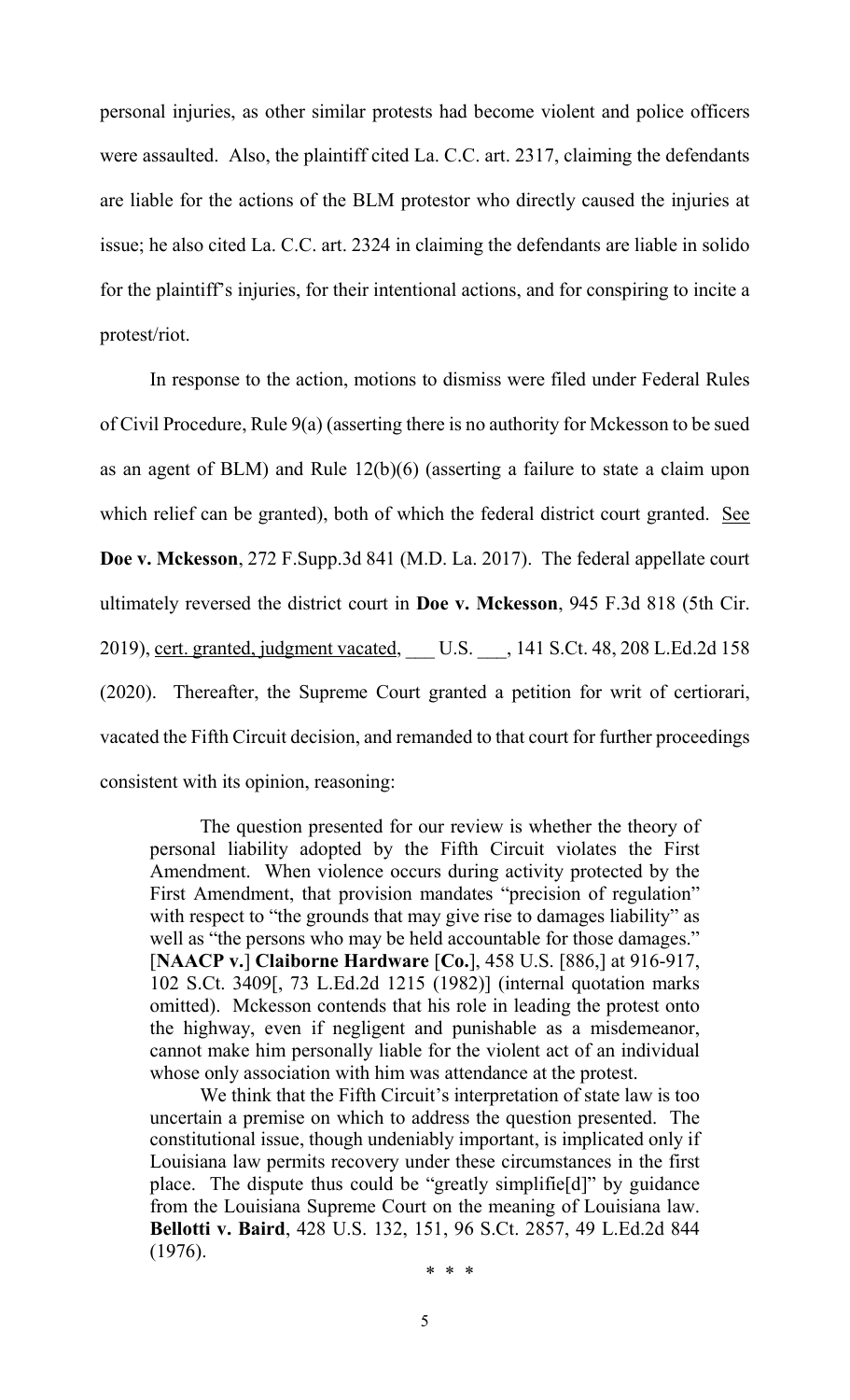In exceptional instances … certification is advisable before addressing a constitutional issue. See **Bellotti**, 428 U.S. at 151, 96 S.Ct. 2857; **Clay v. Sun Ins. Office Ltd.**, 363 U.S. 207, 212, 80 S.Ct. 1222, 4 L.Ed.2d 1170 (1960). Two aspects of this case, taken together, persuade us that the Court of Appeals should have certified to the Louisiana Supreme Court the questions (1) whether Mckesson could have breached a duty of care in organizing and leading the protest and (2) whether Officer Doe has alleged a particular risk within the scope of protection afforded by the duty, provided one exists. See 945 F.3d at 839 (opinion of Willett, J.).

First, the dispute presents novel issues of state law peculiarly calling for the exercise of judgment by the state courts. See **Lehman Brothers** [**v. Schein**], 416 U.S. [386,] at 391, 94 S.Ct. 1741[, 40 L.Ed.2d 215 (1974).] To impose a duty under Louisiana law, courts must consider "various moral, social, and economic factors," among them "the fairness of imposing liability," "the historical development of precedent," and "the direction in which society and its institutions are evolving." **Posecai** [**v. Wal-Mart Stores, Inc.**], 752 So.2d [762,] at 766 [(La. 1999)]. "Speculation by a federal court about" how a state court would weigh, for instance, the moral value of protest against the economic consequences of withholding liability "is particularly gratuitous when the state courts stand willing to address questions of state law on certification." **Arizonans for Official English v. Arizona**, 520 U.S. 43, 79, 117 S.Ct. 1055, 137 L.Ed.2d 170 (1997) (internal quotation marks and alteration omitted).

Second, certification would ensure that any conflict in this case between state law and the First Amendment is not purely hypothetical. The novelty of the claim at issue here only underscores that "[w]arnings against premature adjudication of constitutional questions bear heightened attention when a federal court is asked to invalidate a State's law." **Ibid**. The Louisiana Supreme Court, to be sure, may announce the same duty as the Fifth Circuit. But under the unusual circumstances we confront here, we conclude that the Fifth Circuit should not have ventured into so uncertain an area of tort law—one laden with value judgments and fraught with implications for First Amendment rights without first seeking guidance on potentially controlling Louisiana law from the Louisiana Supreme Court. We express no opinion on the propriety of the Fifth Circuit certifying or resolving on its own any other issues of state law that the parties may raise on remand.

# **McKesson v. Doe,** U.S. , 141 S.Ct. 48, 50-51, 208 L.Ed.2d 158 (2020).

On remand, the Fifth Circuit Court of Appeals certified two questions to this

court, stating in pertinent part as follows:

[W]e hereby certify the following determinative questions of law to the Supreme Court of Louisiana, by which responses we will be bound for the purposes of this case:

1) Whether Louisiana law recognizes a duty, under the facts alleged in the complaint, or otherwise, not to negligently precipitate the crime of a third party?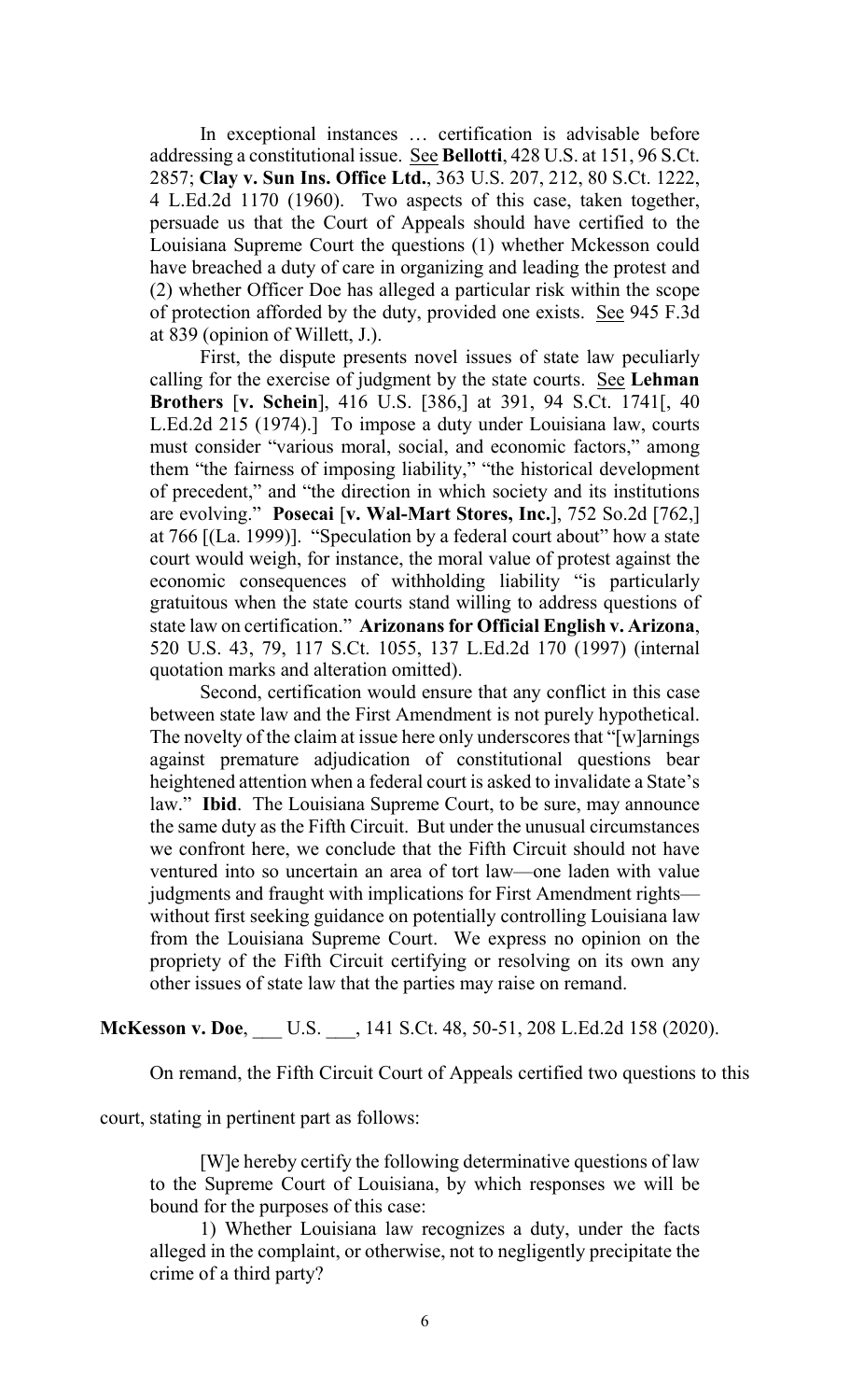2) Assuming Mckesson could otherwise be held liable for a breach of duty owed to Officer Doe, whether Louisiana's Professional Rescuer's Doctrine bars recovery under the facts alleged in the complaint?

#### \* \* \*

Should the Supreme Court of Louisiana accept our request for answers to these questions, we disclaim any intention or desire that it confine its reply to the precise form or scope of the questions certified. Along with our certification, we transfer this case's record, our previous opinion, and the briefs submitted by the parties. We will resolve this case in accordance with any opinion provided on these questions by the Supreme Court of Louisiana. Accordingly, the Clerk of this Court is directed to transmit this certification and request to the Supreme Court of Louisiana in conformity with the usual practice of this court.

#### **Doe v. Mckesson**, 2 F.4th 502, 504 (5th Cir. 2021).

This court accepted the Fifth Circuit's certification request. **Doe v.** 

**McKesson**, 21-00929, p. 1 (La. 7/8/21), 320 So.3d 416, 417.

# **CERTIFIED QUESTION NO. 1: Whether Louisiana law recognizes a duty, under the facts alleged in the complaint, or otherwise, not to negligently precipitate the crime of a third party?**

Though later vacated by the Supreme Court, directing certification of the

questions to this court, in **Doe v. Mckesson**, 945 F.3d at 826-32, the Fifth Circuit

previously answered the first certified question it now poses to this court, stating in

pertinent part:

[W]e turn to Officer Doe's negligence theory. Officer Doe alleges that Mckesson was negligent for organizing and leading the Baton Rouge demonstration because he "knew or should have known" that the demonstration would turn violent. We agree as follows.

Louisiana Civil Code article 2315 provides that "[e]very act whatever of man that causes damage to another obliges him by whose fault it happened to repair it." The Louisiana Supreme Court has adopted a "duty-risk" analysis for assigning tort liability under a negligence theory. This theory requires a plaintiff to establish that (1) the plaintiff suffered an injury; (2) the defendant owed a duty of care to the plaintiff; (3) the duty was breached by the defendant; (4) the conduct in question was the cause-in-fact of the resulting harm; and (5) the risk of harm was within the scope of protection afforded by the duty breached. **Lazard v. Foti**, 859 So.2d 656, 659 (La. 2003). Whether a defendant owes a plaintiff a duty is a question of law. **Posecai v. Wal-Mart Stores, Inc.**, 752 So.2d 762, 766 (La. 1999); see **Bursztajn v. United States**, 367 F.3d 485, 489 (5th Cir. 2004) ("Under Louisiana law, the existence of a duty presents a question of law that 'varies depending on the facts, circumstances, and context of each case and is limited by the particular risk, harm, and plaintiff involved.'" (quoting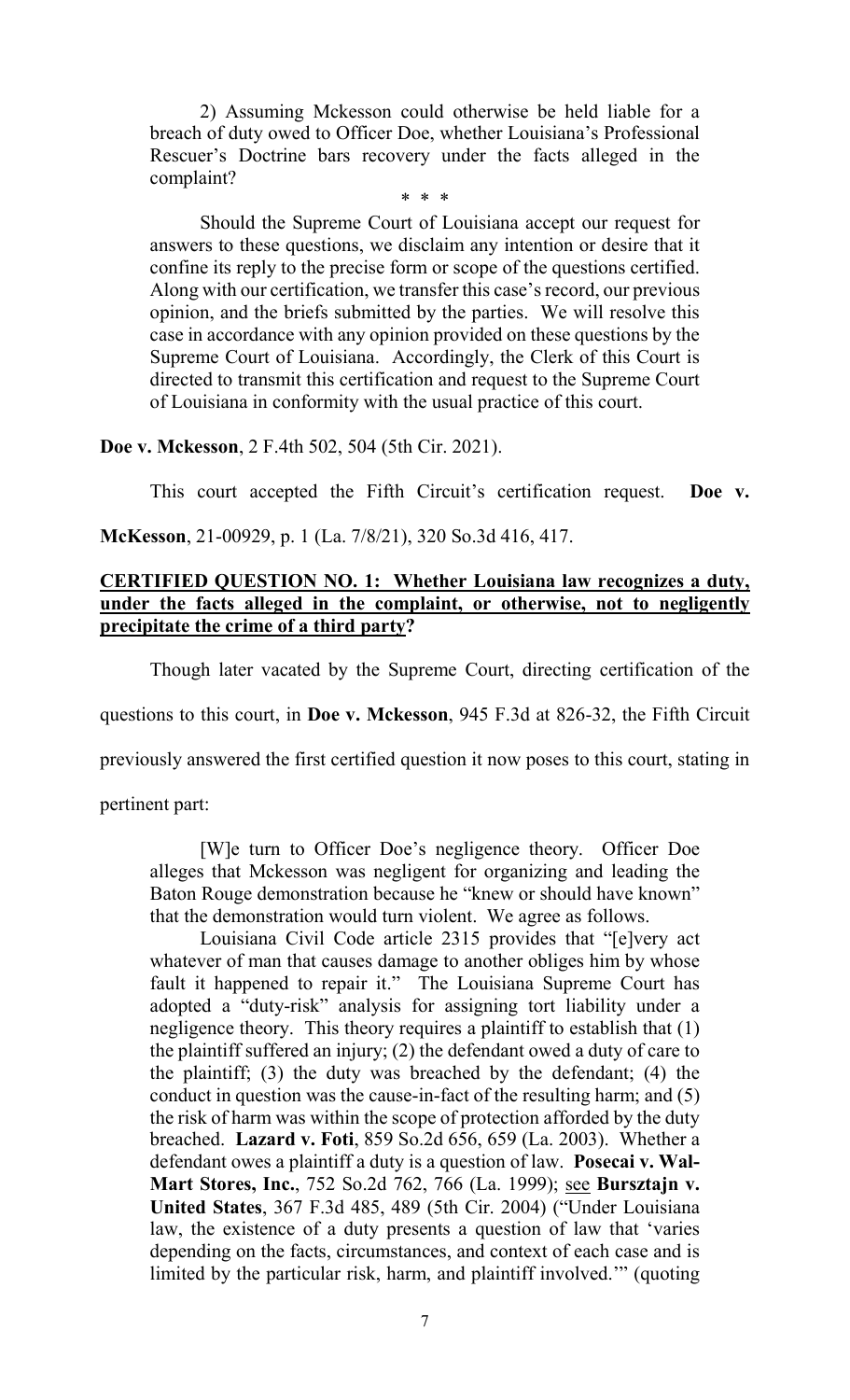**Dupre v. Chevron U.S.A., Inc.**, 20 F.3d 154, 157 (5th Cir. 1994))). There is a "universal duty on the part of the defendant in negligence cases to use reasonable care so as to avoid injury to another." **Boykin v. La. Transit Co.**, 707 So.2d 1225, 1231 (La. 1998). Louisiana courts elucidate specific duties of care based on consideration of

various moral, social, and economic factors, including the fairness of imposing liability; the economic impact on the defendant and on similarly situated parties; the need for an incentive to prevent future harm; the nature of defendant's activity; the potential for an unmanageable flow of litigation; the historical development of precedent; and the direction in which society and its institutions are evolving.

# **Posecai**, 752 So.2d at 766.

We first note that this case comes before us from a dismissal on the pleadings alone. In this context, we find that Officer Doe has plausibly alleged that Mckesson breached his duty of reasonable care in the course of organizing and leading the Baton Rouge demonstration. The complaint alleges that Mckesson planned to block a public highway as part of the protest. And the complaint specifically alleges that Mckesson was in charge of the protests and was seen and heard giving orders throughout the day and night of the protests. Blocking a public highway is a criminal act under Louisiana law. See La. Rev. Stat. Ann. § 14:97. Indeed, the complaint alleges that Mckesson himself was arrested during the demonstration. It was patently foreseeable that the Baton Rouge police would be required to respond to the demonstration by clearing the highway and, when necessary, making arrests. Given the intentional lawlessness of this aspect of the demonstration, Mckesson should have known that leading the demonstrators onto a busy highway was likely to provoke a confrontation between police and the mass of demonstrators, yet he ignored the foreseeable danger to officers, bystanders, and demonstrators, and notwithstanding, did so anyway.

By ignoring the foreseeable risk of violence that his actions created, Mckesson failed to exercise reasonable care in conducting his demonstration. This is not, as the dissenting opinion contends, a "duty to protect others from the criminal activities of third persons." See **Posecai**, 752 So.2d at 766. Louisiana does not recognize such a duty. It does, however, recognize a duty not to negligently cause a third party to commit a crime that is a foreseeable consequence of negligence. See **Brown v. Tesack**, 566 So.2d 955 (La. 1990). The former means a business owner has no duty to provide security guards in its parking lot if there is a very low risk of crime. See **Posecai**, 752 So.2d at 770. The latter means a school can be liable when it negligently disposes of flammable material in an unsecured dumpster and local children use the liquid to burn another child. See **Brown**, 566 So.2d at 957. That latter rule applies here too: Mckesson owed Doe a duty not to negligently precipitate the crime of a third party. And a jury could plausibly find that a violent confrontation with a police officer was a foreseeable effect of negligently directing a protest.

Officer Doe has also plausibly alleged that Mckesson's breach of duty was the cause-in-fact of Officer Doe's injury and that the injury was within the scope of the duty breached by Mckesson. It may have been an unknown demonstrator who threw the hard object at Officer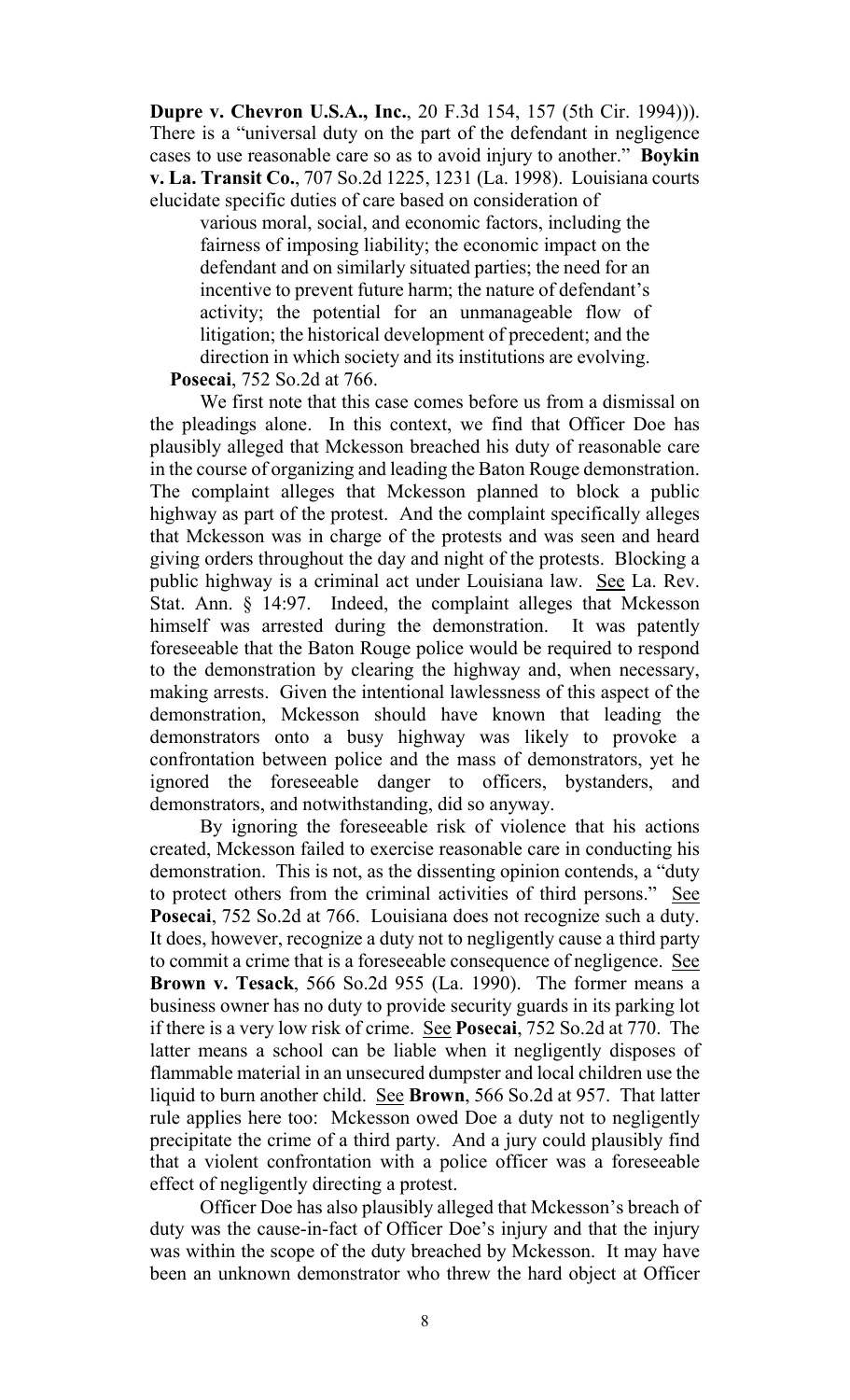Doe, but by leading the demonstrators onto the public highway and provoking a violent confrontation with the police, Mckesson's negligent actions were the "but for" causes of Officer Doe's injuries. See **Roberts v. Benoit**, 605 So.2d 1032, 1052 (La. 1992) ("To meet the cause-in-fact element, a plaintiff must prove only that the conduct was a necessary antecedent of the accident, that is, but for the defendant's conduct, the incident probably would not have occurred."). Furthermore, as the purpose of imposing a duty on Mckesson in this situation is to prevent foreseeable violence to the police and bystanders, Officer Doe's injury, as alleged in the pleadings, was within the scope of the duty of care allegedly breached by Mckesson.

The amended complaint only bolsters these conclusions. It specifically alleges that Mckesson led protestors down a public highway in an attempt to block the interstate. The protestors followed. During this unlawful act, Mckesson knew he was in violation of law and livestreamed his arrest. Finally, the plaintiff's injury was suffered during this unlawful action. The amended complaint alleges that it was during this struggle of the protestors to reach the interstate that Officer Doe was struck by a piece of concrete or rock-like object. It is an uncontroversial proposition of tort law that intentionally breaking, and encouraging others to break, the law is relevant to the reasonableness of one's actions.

We iterate what we have previously noted: Our ruling at this point is not to say that a finding of liability will ultimately be appropriate. At the motion to dismiss stage, however, we are simply required to decide whether Officer Doe's claim for relief is sufficiently plausible to allow him to proceed to discovery. We find that it is. \* \* \*

…The district court erred by dismissing Officer Doe's complaint—at the pleading stage—as barred by the First Amendment. We emphasize that this means only that, given the facts that Doe alleges, he could plausibly succeed on this claim. We make no statement (and we cannot know) whether he will.

(Footnotes omitted.)

We find this recitation of the law by the Fifth Circuit both relevant to the first certified question posed to this court and an accurate summary of the pertinent Louisiana law on this issue. Under the allegations of fact set forth in the plaintiff's federal district court petition, it could be found that Mr. Mckesson's actions, in provoking a confrontation with Baton Rouge police officers through the commission of a crime (the blocking of a heavily traveled highway, thereby posing a hazard to public safety), directly in front of police headquarters, with full knowledge that the result of similar actions taken by BLM in other parts of the country resulted in violence and injury not only to citizens but to police, would render Mr. Mckesson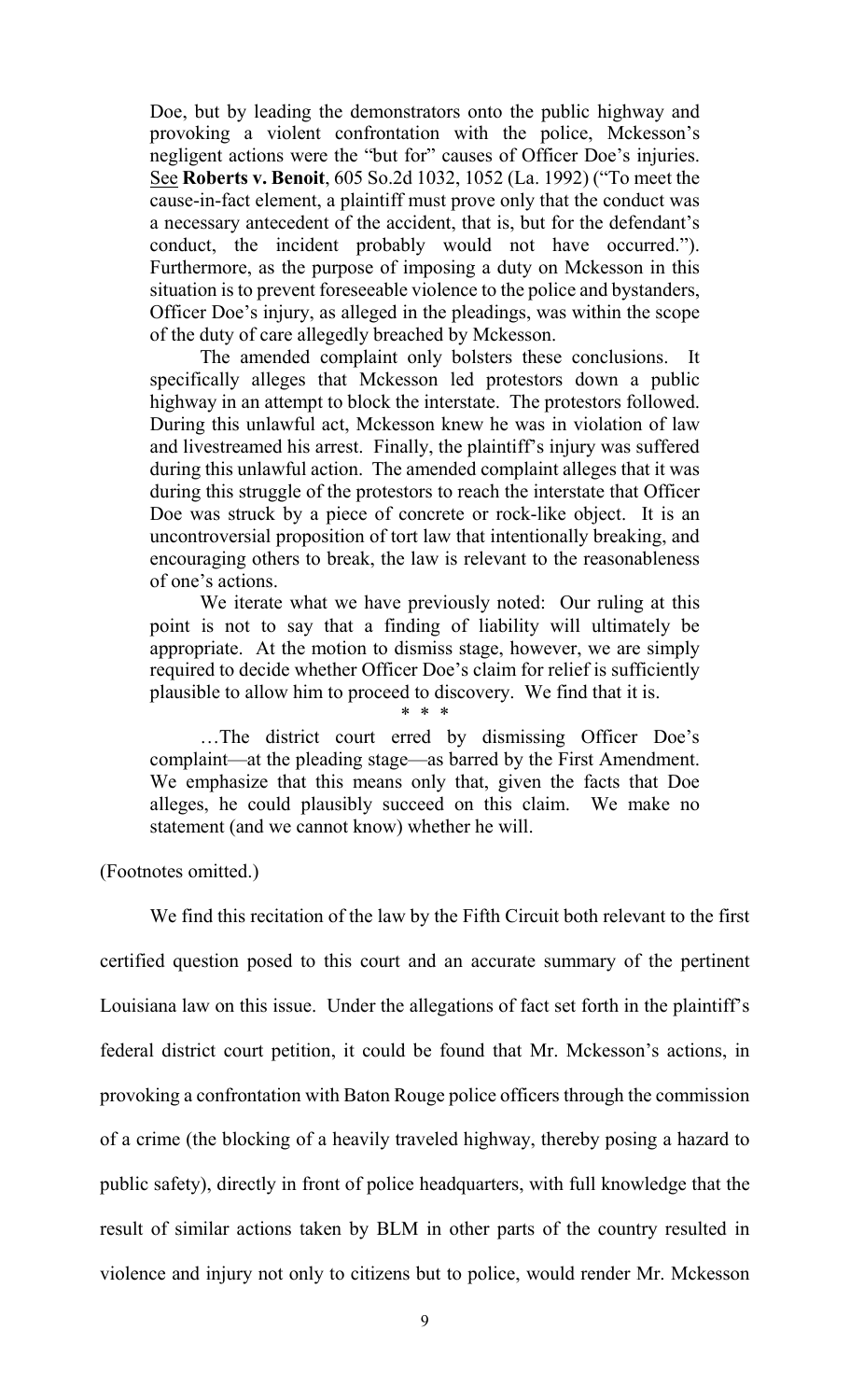liable for damages for injuries, resulting from these activities, to a police officer compelled to attempt to clear the highway of the obstruction. Louisiana's Civil Code Article 2315 requires that "[*e*]*very act whatever* of man that causes damage to another obliges him by whose fault it happened to repair it." (Emphasis added.) Louisiana law would give the plaintiff an opportunity to prove the allegations made at trial, since "[i]n ruling on an exception raising the objection of no cause of action, the court must determine whether the law affords any relief to the claimant if he proves the factual allegations in the petition at trial" and "[a]ny reasonable doubt concerning the sufficiency of the petition must be resolved in favor of finding that a cause of action has been stated." See **United Teachers of New Orleans v. State Board of Elementary & Secondary Education**, 07-0031, p. 9 (La. App. 1 Cir. 3/26/08), 985 So.2d 184, 193.

# **CERTIFIED QUESTION NO. 2: Assuming Mckesson could otherwise be held liable for a breach of duty owed to Officer Doe, whether Louisiana's Professional Rescuer's Doctrine bars recovery under the facts alleged in the complaint?**

"The professional rescuers rule … essentially states that a professional rescuer, such as a fireman or a policeman, who is injured in the performance of his duties, 'assumes the risk' of such an injury and is not entitled to damages." **Worley v. Winston**, 550 So.2d 694, 696 (La. App. 2 Cir.), writ denied, 551 So.2d 1342 (La. 1989). Prior to the enactment of pure comparative fault in Louisiana, $3$  via the amendments to La. C.C. art. 2323 by 1996 La. Acts, 1st Ex. Sess, No. 3, a rudimentary form of the common-law Professional Rescuer's Doctrine<sup>[4](#page-10-1)</sup> (though not

<span id="page-10-0"></span> $3$  By means of 1996 La. Acts, 1st Ex. Sess., No. 3, "the legislature  $\ldots$  amended La. C.C. arts. 2323 and 2324(B) … to abolish solidary liability among non-intentional tortfeasors and to place Louisiana in a pure comparative fault system." **Dumas v. State ex rel. Department of Culture, Recreation & Tourism**, 02-0563, p. 9 (La. 10/15/02), 828 So.2d 530, 535. See also **Hall v. Brookshire Brothers**, 02-2404, p. 16 (La. 6/27/03), 848 So.2d 559, 569 ("In 1996 … the legislature enacted a system of pure comparative fault in Louisiana."). "[T]he 1996 legislation … extended the comparative fault principles to virtually all at-fault actors." Frank L. Maraist et al., Answering A Fool According to His Folly: Ruminations on Comparative Fault Thirty Years on, 70 La. L. Rev. 1105, 1132 (2010).

<span id="page-10-1"></span><sup>&</sup>lt;sup>4</sup> "Louisiana courts appear simply to have borrowed the assumption of risk doctrine from the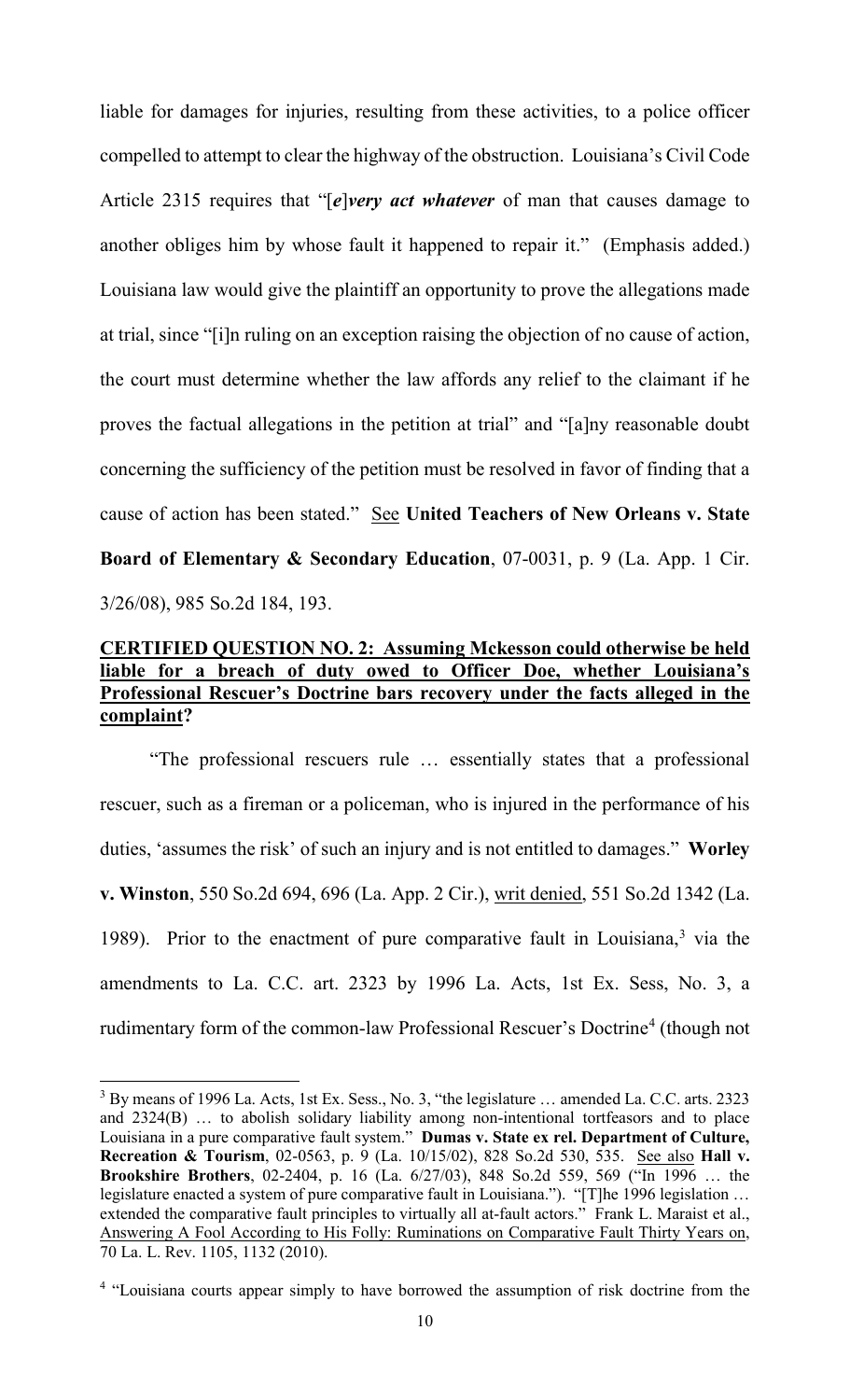so-called) was considered by this court in **Briley v. Mitchell**, 238 La. 551, 115 So.2d 851 (1959), and **Langlois v. Allied Chemical Corporation**, 258 La. 1067, 1070, 249 So.2d 133 (1971). Similar results were reached in the plaintiff's favor in both the **Briley** and the **Langlois** cases, which held that the plaintiff/professional rescuers were not precluded from recovering damages for injuries against a tortfeasor, who was strictly liable, under the law existing at the time of the tort, for a hazard in his custody (in the former, a wild animal and, in the latter, a hazardous chemical).

In **Langlois**, this court recognized that "[u]sually, the *assumption of risk* doctrine will apply where the nature of the relationship of the parties appears to exact consent from the one injured to be exposed to possible harm. In such situations the plaintiff understands the risk involved and accepts the risk as well as the inherent possibility of damage because of the risk. … A plaintiff who with full knowledge and appreciation of the danger voluntarily exposes himself to the risks and embraces the danger cannot recover damages for injury which may occur." **Langlois**, 258 La. at 1086, 249 So.2d at 140 (emphasis added). This court further held: "We must examine the plaintiff's appreciation and knowledge of the risks, his ability to avoid or minimize the risks, and *whether he has consented to encounter the risk*. The interests of the parties must be balanced. Plaintiff is not required to surrender valuable rights and privileges because defendant's conduct threatens him. Yet if the plaintiff could readily avoid or mitigate the damage caused by defendant's conduct and he knows how to do so, he cannot act in such a manner as to invite injury." **Id.**, 258 La. at 1086-87, 249 So.2d at 141 (emphasis added). In **Langlois**, this court specifically pointed out that the defendant/tortfeasor was not the party being rescued. The **Langlois** court recognized that "[a]ny voluntariness on the part of [the

 $\overline{a}$ 

common law." **Murray v. Ramada Inns, Inc.**, 521 So.2d 1123, 1130 (La. 1988). The Professional Rescue's Doctrine is a type of assumption of the risk. **Beaupre v. Pierce County**, 161 Wash.2d 568, 576, 166 P.3d 712, 717 (2007).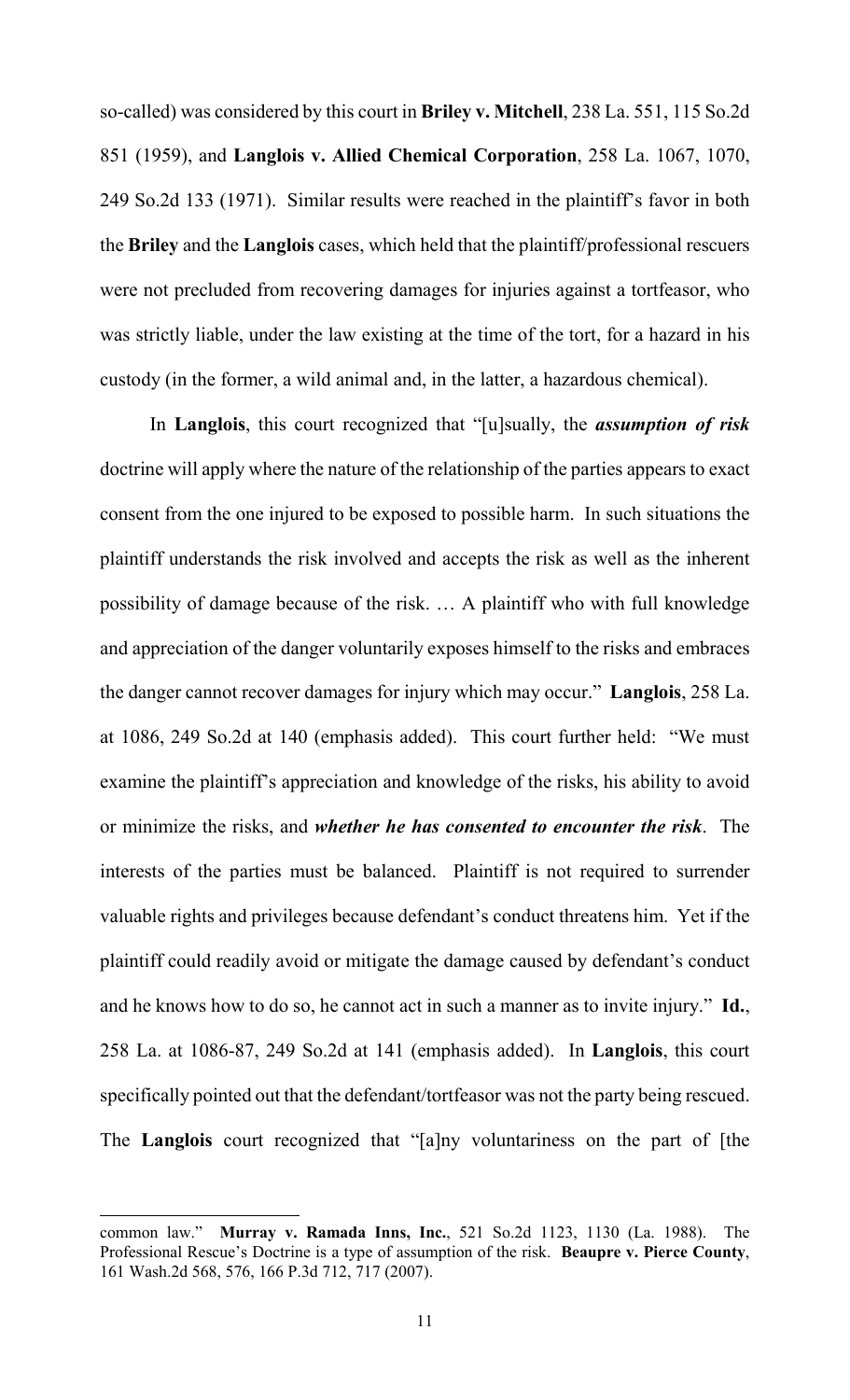plaintiff/firefighter] could only be found if we *assume a waiver* because he became a fireman," it also recognized that "[f]iremen, police officers, and others who in their professions of protecting life and property necessarily endanger their safety *do not* 

*assume the risk of all injury without recourse against others*." **Langlois**, 258 La.

at 1087-88, 249 So.2d at 141 (citing **Briley v. Mitchell**, 238 La. 551, 115 So.2d 851 (1959)) (emphasis added). The court found that the plaintiff had "acted in response to duty, and his exposure to the risk in line with that duty was minimal," however, he "did not embrace a known danger with that consent required by law to bar his recovery for defendant's fault."[5](#page-12-0) **Id.**, 258 La. at 1088-89, 249 So.2d at 141.

Notwithstanding, it has been posited that the Professional Rescuer's Doctrine is no longer viable in Louisiana in light of this court's decision in **Murray v. Ramada Inns, Inc.**, and the amendments to La. C.C. art. 2323(A) by 1996 La. Acts, 1st Ex. Sess, No. 3, enacting pure comparative fault in Louisiana and resulting in its current provisions, directing:

In *any* action for damages where a person suffers injury, death, or loss, the degree or percentage of fault of *all* persons *causing or contributing* to the injury, death, or loss *shall* be determined, regardless of whether the person is a party to the action or a nonparty, and regardless of the person's insolvency, ability to pay, immunity by statute, including but not limited to the provisions of R.S. 23:1032, or that the other person's identity is not known or reasonably ascertainable. If a person suffers injury, death, or loss as the result partly of his own negligence and partly as a result of the fault of another person or persons, the amount of damages recoverable shall be reduced in proportion to the degree or percentage of negligence attributable to the person suffering the injury, death, or loss.

(Emphasis added.) In addition, as amended by Act No. 3, Paragraph (B) of 2323 now states: "The provisions of Paragraph A shall apply to *any* claim for recovery of damages for injury, death, or loss asserted under *any* law or legal doctrine or theory of liability, regardless of the basis of liability." (Emphasis added.)

<span id="page-12-0"></span> <sup>5</sup> Prior to this court's decision in **Murray v. Ramada Inns, Inc.**, 521 So.2d at 1133, assumption of risk was a defense that, if proven, totally barred a plaintiff's recovery of damages.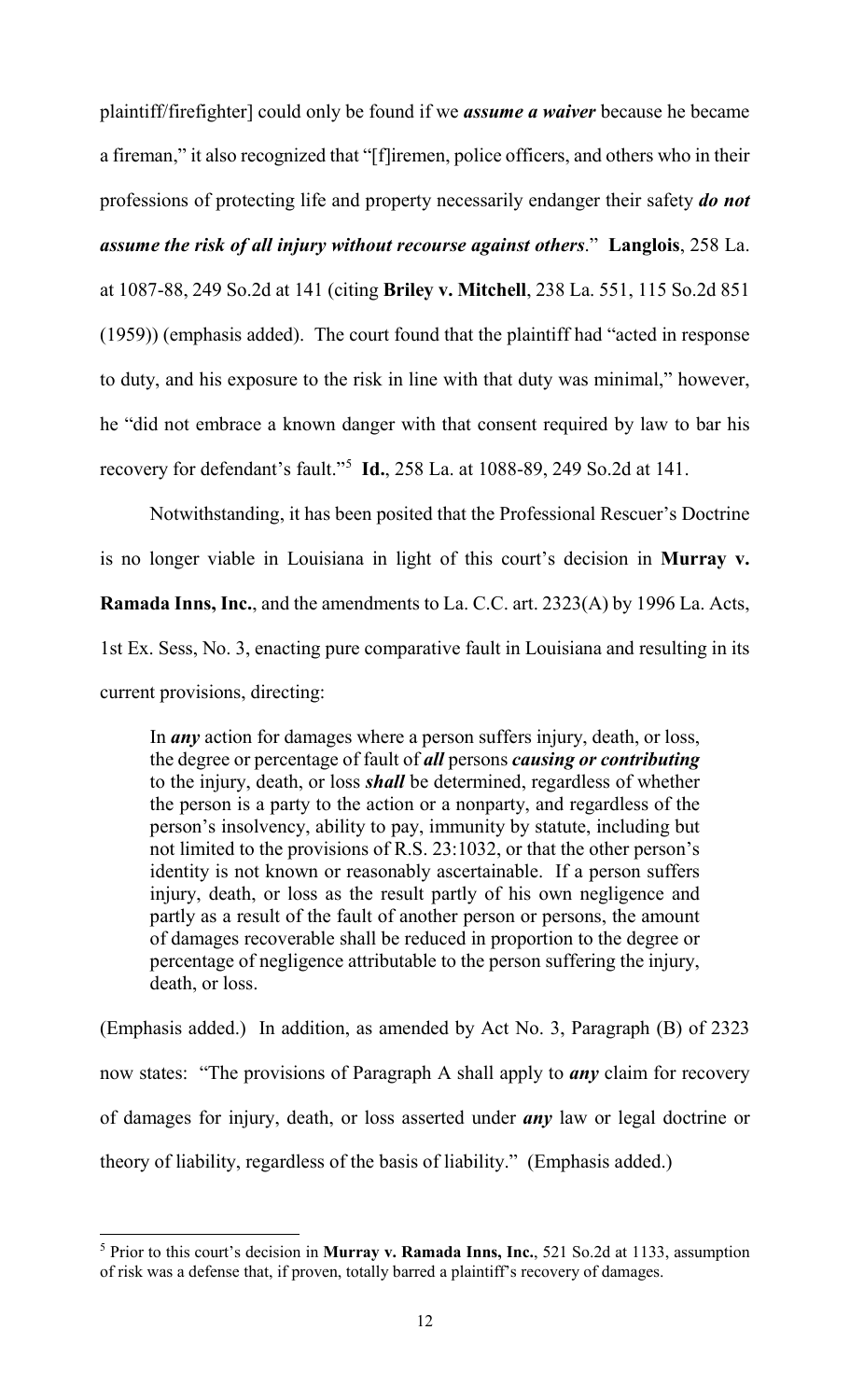Even prior to the enactment of 1996 La. Act (1st Ex. Sess.) No. 3, this court in **Murray v. Ramada Inns, Inc.**, interpreting the previous version of Article 2323, held that in view of the legislative adoption of comparative fault the jurisprudentially-borrowed common law doctrine of assumption of risk no longer had a place in Louisiana tort law. **Murray v. Ramada Inns, Inc.**, 521 So.2d at 1132. In so holding, this court reasoned that if the Legislature had intended to preserve the defense as a total bar to recovery, it could have easily and expressly stated that intention in Article 2323; however, there is no doubt that the Legislature intended by its amendment of Article 2323 to eliminate contributory negligence as a complete bar to recovery and to make comparative fault applicable to those cases in which the plaintiff's conduct may result in a reduction of recovery. **Murray**, 521 So.2d at 1133. Beyond that clearly expressed intention, this court further observed that the Legislature left the "tough details," regarding the scope and application of Article 2323, "for the courts to decide." **Id.** The **Murray** court concluded that "the survival of assumption of risk as a total bar to recovery would be inconsistent with [A]rticle 2323's mandate that contributory negligence should no longer operate as such a bar to recovery." **Id.**

Despite **Murray**'s general abrogation of the application of assumption of risk in Louisiana tort cases, this court therein excepted from its ruling those cases "where the plaintiff, by oral or written agreement, expressly waives or releases a future right to recover damages from the defendant," if "no public policy concerns would invalidate such a waiver (see also La. Civil Code art. 2004), the plaintiff's right to recover damages may be barred on a release theory," and "in the sports spectator or amusement park cases (common law's "implied primary" assumption of risk cases)." **Murray**, 521 So.2d at 1134. However, **Murray** expressed the view that in each of these two exceptions, the better analysis would, in the former, to have been by "[a]pplying duty/risk analysis to this situation, it can be concluded that the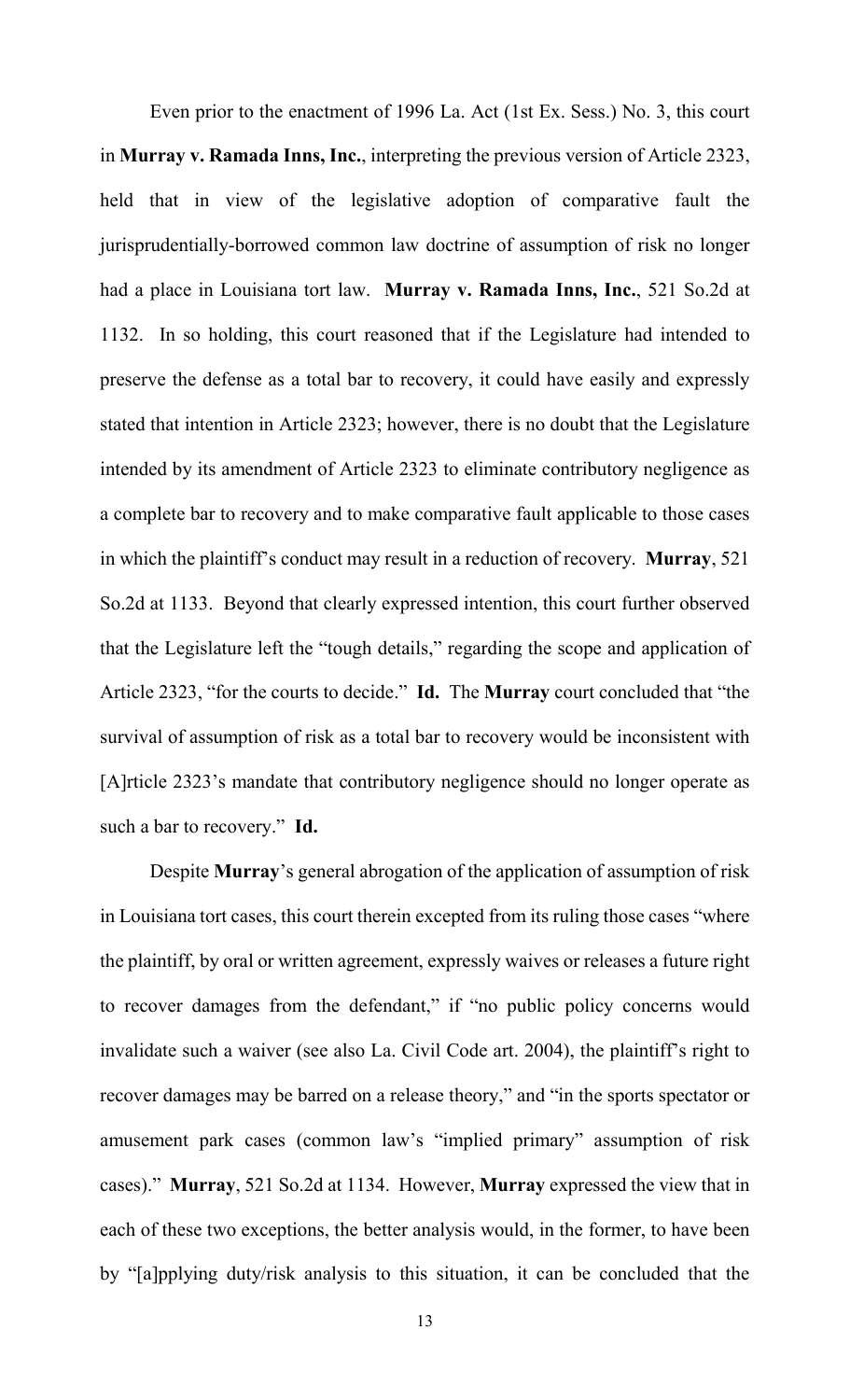defendant has been relieved by contract of the duty that he otherwise may have owed to the plaintiff," and in the latter to "rather than relying on the fiction that the plaintiffs in such cases implicitly consented to their injuries, the sounder reasoning is that the defendants were not liable because they did not breach any duty owed to the plaintiffs."[6](#page-14-0) **Id**. Even in stating the exceptions to its abrogation of assumption of risk, **Murray** instructs that the better analysis is under the duty/risk analysis of comparative fault.

We note that **Murray** made no express exception relative to the Professional Rescuer's Doctrine, which is based on an implied (not express) assumption of risk. Also, though the Louisiana Legislature has enacted statutes to bar some plaintiffs' recovery, which may be said to modify the pure comparative fault now set forth in La. C.C. 2323 and to statutorily deny recovery to such plaintiffs based on their own "specified risky or blameworthy conduct or activities" (see Frank L. Maraist et al., supra at 1132-35), no such statute has been cited to this court codifying the Professional Rescuer's Doctrine.<sup>[7](#page-14-1)</sup> Thus, neither this court, nor this state's

<span id="page-14-0"></span> <sup>6</sup> **Murray**, 521 So.2d at 1134-35, further explained:

For example, in the classical baseball spectator setting, the case for negligence may often fall short on the question of whether the defendant breached a duty owed to the plaintiff. While a stadium operator may owe a duty to spectators to provide them with a reasonably safe area from which they can watch the game, it is generally not considered reasonable to require the stadium operator to screen all spectator areas from flying baseballs. Even while applying assumption of risk terminology to these types of cases, courts have simultaneously recognized that the defendant was not negligent because his conduct vis-a-vis the plaintiff was not unreasonable. See **Lorino v. New Orleans Baseball & Amusement Co.**, 16 La. App. [95,] at 96, 133 So. [408,] at 408 [(La. App. Orl. 1931)] ("It is well known ... that it is not possible ... for the ball to be kept at all times within the confines of the playing field.") On the other hand, the failure to protect spectator areas into which balls are frequently hit, such as the area behind home plate, might well constitute a breach of duty. These types of cases will turn on their particular facts and may be analyzed in terms of duty/risk. The same analysis applies in other cases where it may not be reasonable to require the defendant to protect the plaintiff from all of the risks associated with a particular activity. ...

<span id="page-14-1"></span><sup>&</sup>lt;sup>7</sup> See, e.g., La. R.S. 9:2798.4 (denying tort recovery to one injured while "operating a motor vehicle, aircraft, watercraft, or vessel" with a "blood alcohol concentration of 0.08 percent or more by weight based on grams of alcohol per one hundred cubic centimeters of blood" or "while he was under the influence of any controlled dangerous substance described in R.S. 14:98(A)(1)(c) or R.S. 40:964"); La. R.S. 9:2800.10 (denying tort recovery to one injured while perpetrating "a felony offense during the commission of the offense or while fleeing the scene of the offense");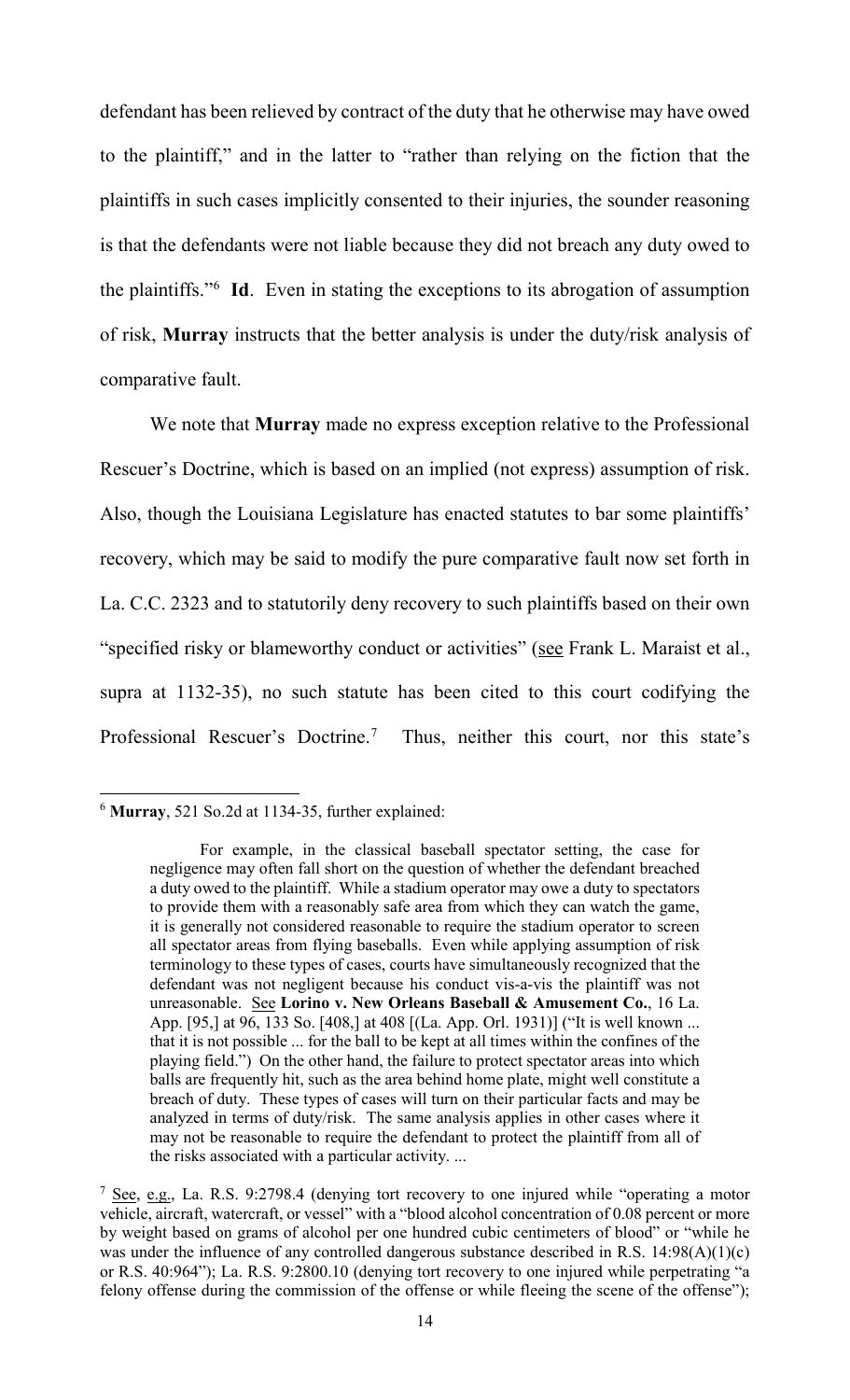legislature, has deemed it appropriate to recognize an express exception for the Professional Rescuer's Doctrine to **Murray**'s abrogation of assumption of risk or La. C.C. 2323's mandate of pure comparative fault in this state.

Accordingly, we answer the Fifth Circuit Court of Appeals' second certified question: In view of the current directive of La. C.C. art. 2323 that "[i]n *any* action for damages where a person suffers injury, death, or loss, the degree or percentage of fault of *all* persons *causing or contributing* to the injury, death, or loss *shall* be determined…" (emphasis added) and this court's holding in **Murray v. Ramada Inns, Inc.**, 521 So.2d 1123, 1132 (La. 1988), abrogating assumption of risk, we conclude that the Professional Rescuer's Doctrine has likewise been abrogated in Louisiana both legislatively and jurisprudentially.

#### **DECREE**

We have answered the certified questions as set forth in this opinion. Pursuant to Rule XII, Supreme Court of Louisiana, the judgment rendered by this court upon the questions certified shall be sent by the clerk of this court under its seal to the United States Court of Appeals for the Fifth Circuit and to the parties.

La. R.S. 14:19 (denying tort recovery against a person to one injured while committing "a forcible offense against the person or a forcible offense or trespass against property in a person's lawful possession, provided that the force or violence used must be reasonable and apparently necessary to prevent such offense"); La. R.S. 14:63(H) (denying tort recovery to one injured while entering a "structure, watercraft, movable or immovable property without express, legal or implied authorization, or who without legal authorization, remains upon the structure, watercraft, movable or immovable property after being forbidden by the owner, or other person with authority to do so" unless resulting from "the intentional acts or gross negligence of the owner, lessee or custodian").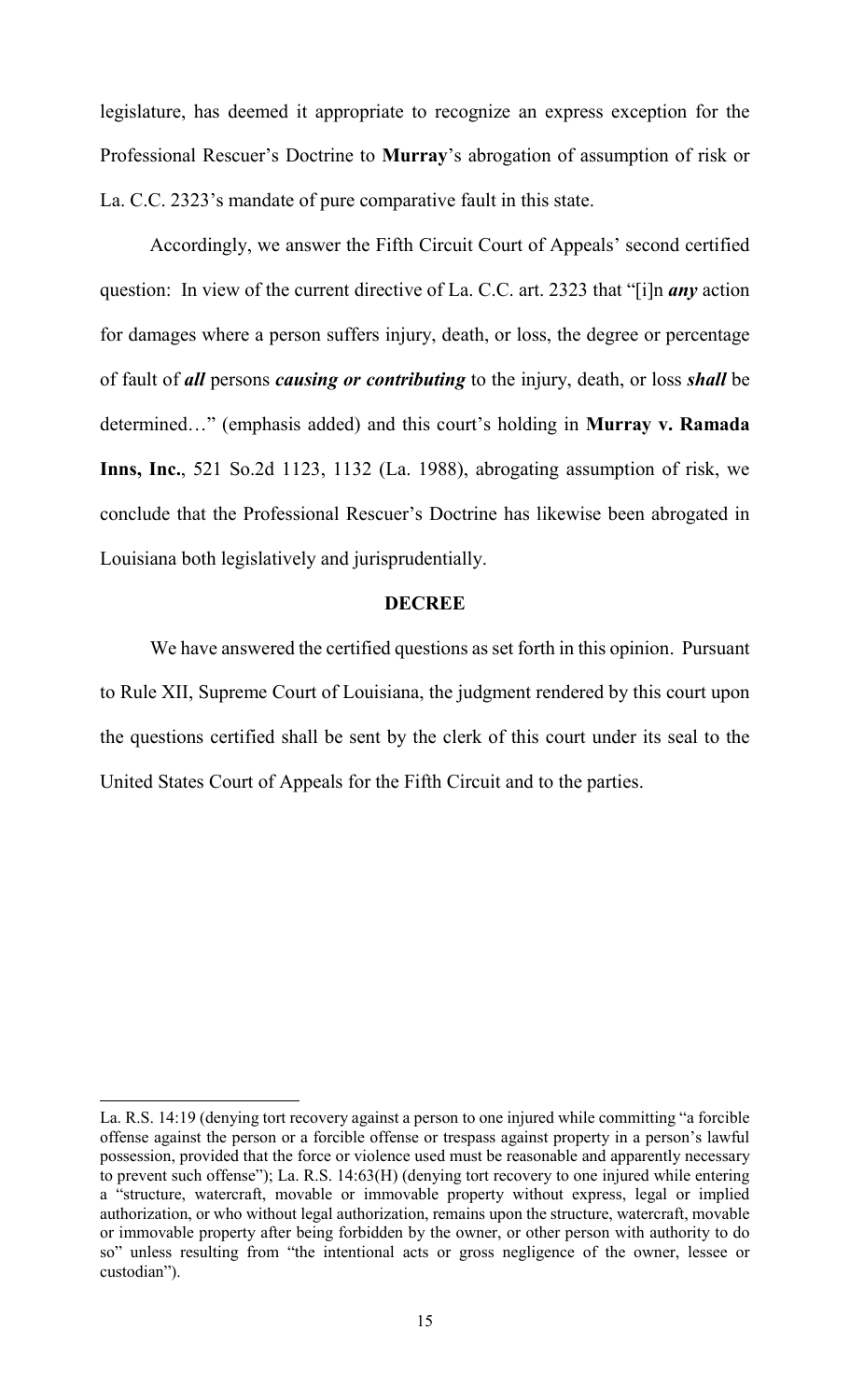# <span id="page-16-0"></span>**SUPREME COURT OF LOUISIANA**

#### **NO. 2021-CQ-00929**

# **OFFICER JOHN DOE, POLICE OFFICER**

# **VS.**

# **DERAY MCKESSON; BLACK LIVES MATTER; BLACK LIVES MATTER NETWORK, INCORPORATED**

*ON CERTIFIED QUESTION FROM THE UNITED STATES COURT OF APPEALS, FIFTH CIRCUIT*

# **WEIMER, C.J.**, concurring.

I respectfully concur, adopting a slightly different analytical approach to the questions posed. In doing so, I recognize and emphasize that this court's role in addressing a certified question is to respond to the question posed by the federal court and not to decide the underlying case. The fact-intensive analysis to ultimately decide this case is left for the federal court where this matter is pending. That being said, with respect to the certified questions presented, I offer the following.

**Certified Question No. 1:** Whether Louisiana law recognizes a duty, under the facts alleged in the complaint, or otherwise, not to negligently precipitate the crime of a third party?

In Louisiana, the foundation of any delictual action lies in Louisiana Civil Code article 2315, which provides: "Every act whatever of man that causes damage to another obliges him by whose fault it happened to repair it." Louisiana Civil Code article 2316 similarly provides: "Every person is responsible for the damage he occasions not merely by his action, but by his negligence, his imprudence, or his want of skill." This foundational basis for tort liability in Louisiana creates a broad obligation on everyone to act with reasonable care to avoid injury to another. **Boykin**

**v. La. Transit Co., Inc.**, 96-1932, p. 10 (La. 3/4/98), 707 So.2d 1225, 1231.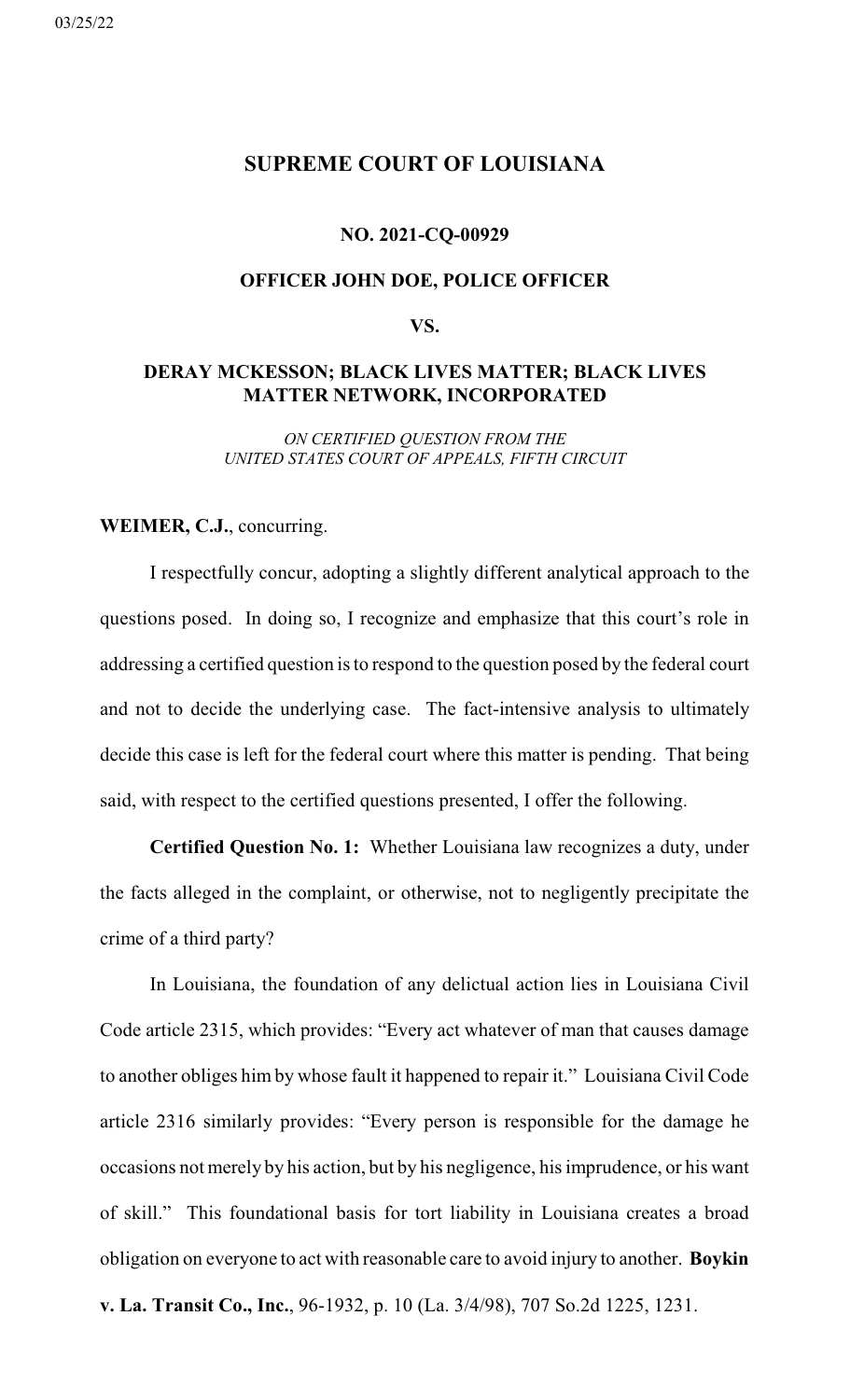In applying La. C.C. art. 2315 to a specific factual situation, Louisiana courts utilize the duty-risk analysis which requires a plaintiff to prove five elements: (1) defendant had a duty to conformhis conduct to a specific standard (the duty element); (2) defendant's conduct failed to conform to the applicable standard (the breach element); (3) defendant's substandard conduct was a cause-in-fact of plaintiff's injuries (the cause-in-fact element); (4) defendant's substandard conduct was a legal cause of plaintiff's injuries (the scope of the duty element); and (5) actual damages. **Boykin**, 96-1932 at 8, 707 So.2d at 1230. If a plaintiff fails to prove any one of the five elements, a defendant is not liable. *Id***.**

While Article 2315 creates broad accountability for fault, the "duty" inquiry can narrow the scope of potential liability and financial responsibility. Thus, the threshold inquiry in a negligence action is whether the defendant owed the plaintiff a duty. **Posecai v. Wal-Mart Stores, Inc.**, 99-1222, p. 4 (La. 11/30/99), 752 So.2d 762, 766. <sup>1</sup> This is a policy-driven decision that considers various moral, social, and economic factors. *Id*. Relevant factors in determining the existence of a duty include "the fairness of imposing liability; the economic impact on the defendant and on similarly situated parties; the need for an incentive to prevent future harm; the nature of defendant's activity; the potential for a unmanageable flow of litigation; the historical development of precedent; and the direction in which society and its institutions are evolving." *Id***.**

The factors outlined by this court in **Posecai** and other cases weigh in favor of finding a general duty exists "not to negligently precipitate the crime of a third party."

 $1$  Specific duties can arise from codal, statutory, administrative and local laws, as well as private contracts and custom. See **Ardoin v. Hartford Acc. & Indem. Co.**, 360 So.2d 1331, 1334 (La. 1978); see also **Reynolds v. Bordelon**, 14-2362, pp. 7-8 (La. 6/30/15), 172 So.3d 589, 595-596. The parties have not cited, nor have we found, any specific codal, statutory, administrative or local law that addresses the duty at issue here.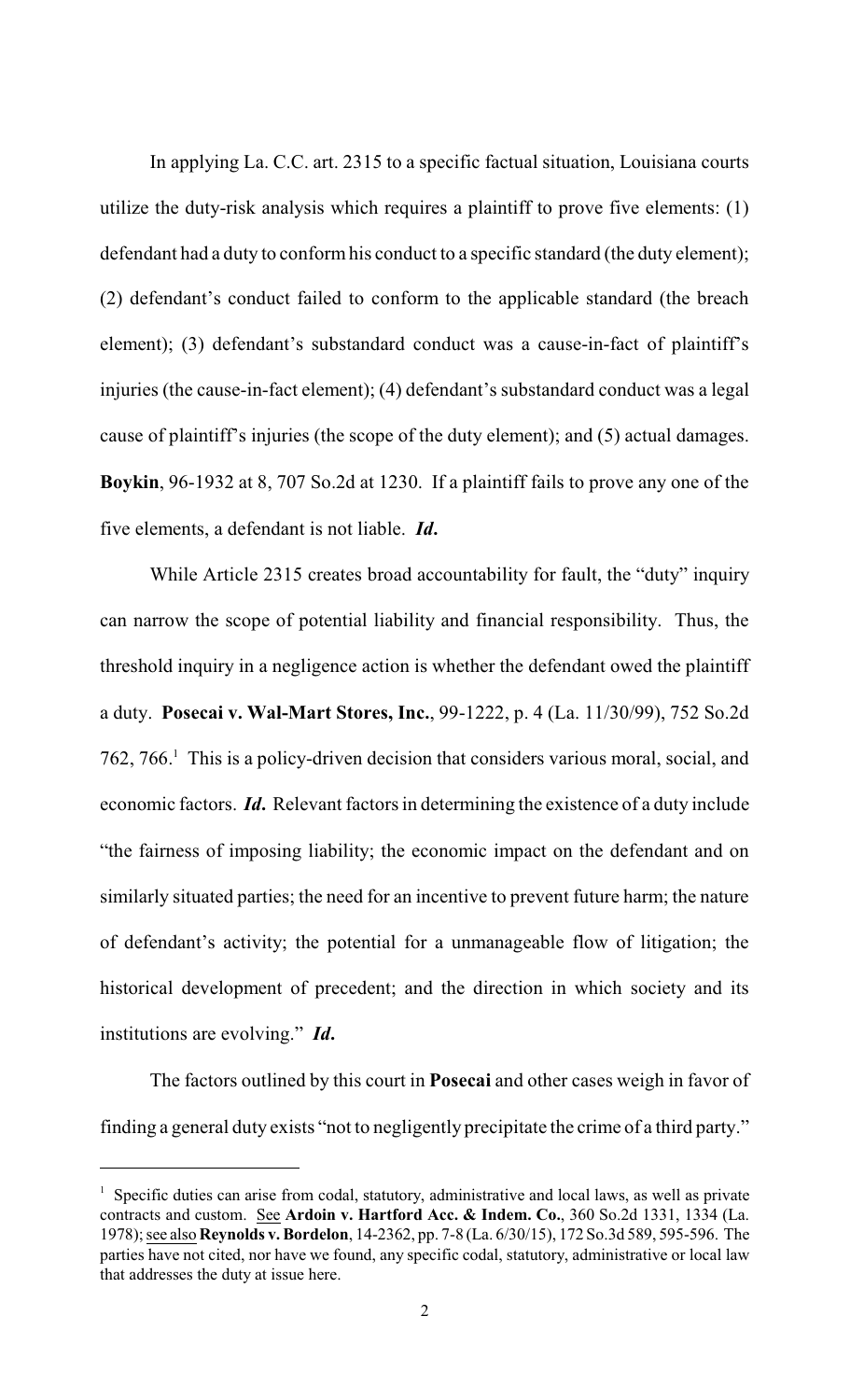An analysis of these factors leads to the conclusion: (1) the imposition of a duty is a matter of fundamental fairness, as the potential for civil liability for a "negligent precipitator" may deter future negligent conduct; (2) the imposition of a duty places the economic loss on the "negligent precipitator" rather than on the injured victim; (3) the imposition of a duty on a "negligent precipitator" of the crime of a third party may prevent future harm; and (4) the "negligent precipitator" is better positioned to analyze the risks involved in the conduct at issue and, thus, take precautions to avoid them or to insure against them. These policy considerations, independently and collectively, support recognition of a broad duty not to "negligently precipitate the crime of a third party."

**Certified Question No. 2:** Assuming Mckesson could otherwise be held liable for a breach of duty owed to Officer Doe, whether Louisiana's Professional Rescuer's Doctrine bars recovery under the facts alleged in the complaint.

The Professional Rescuer's Doctrine is a jurisprudential rule which provides that "a professional rescuer, such as a fireman or a policeman, who is injured in the performance of his duties, 'assumes the risk' of such an injury and is not entitled to damages." **Gann v. Matthews**, 03-640, pp. 5-6 (La.App. 1 Cir. 2/23/04), 873 So.2d 701, 705. However, there are exceptions to this rule, as explained in **Gann**:

A professional rescuer may recover for an injury caused by a risk that is independent of the emergency or problem he has assumed the risk to remedy. A risk is independent of the task, and the assumption of the risk rationale does not bar recovery, if the risk-generating object could pose the risk to the rescuer in the absence of the emergency or specific problem undertaken. On the other hand, "dependent" risks arise from the very emergency that the professional rescuer was hired to remedy. The assumption rationale bars recovery from most dependent risks except when (1) the dependent risks encountered by the professional rescuer are so extraordinary that it cannot be said that the parties intended rescuers to assume them, or (2) the conduct of the defendant may be so blameworthy that tort recovery should be imposed for the purposes of punishment or deterrence.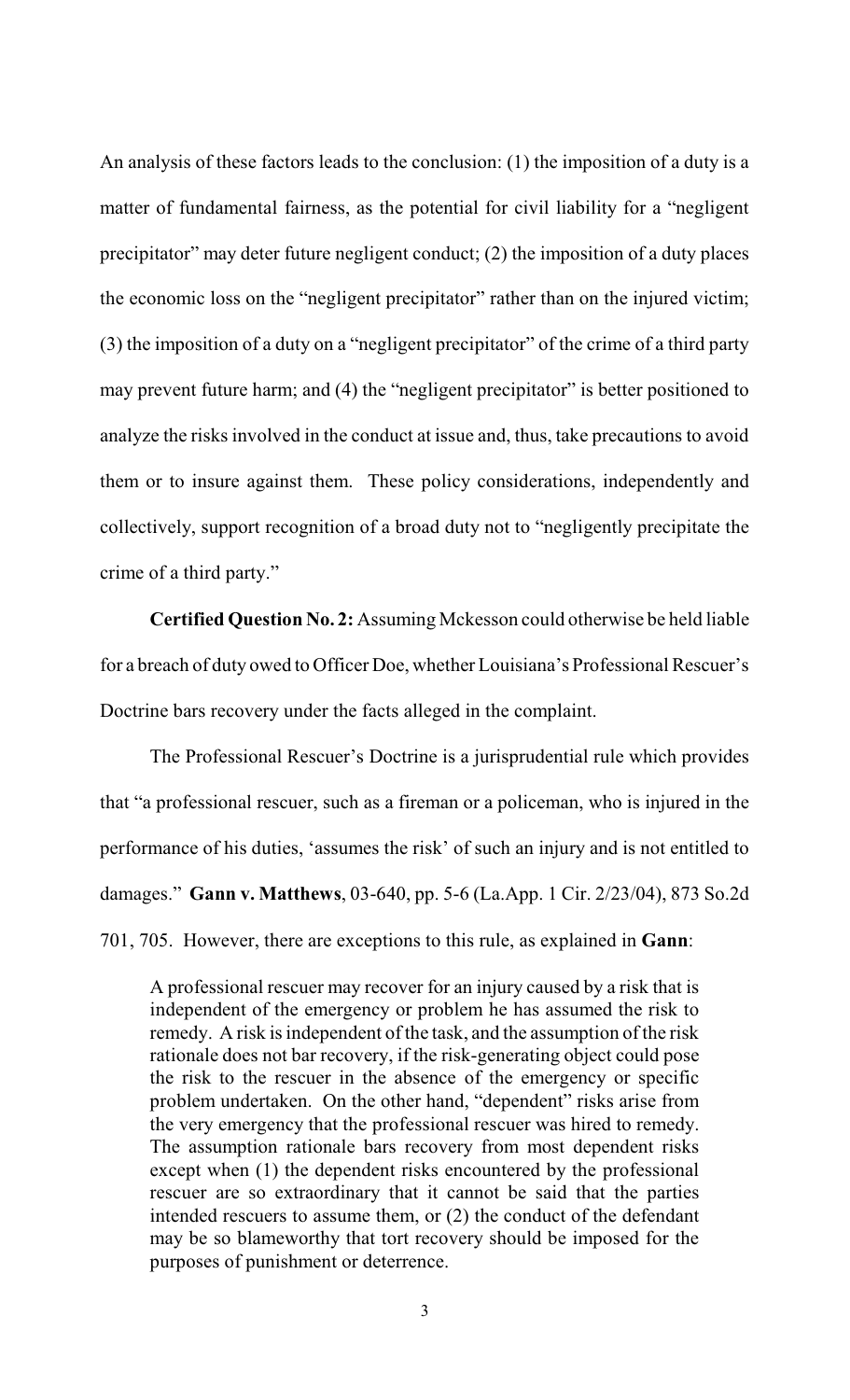**Gann**, 03-640 at 6, 873 So.2d at 705.

While historically discussed in terms of assumption of the risk, the Professional Rescuer's Doctrine is more appropriately understood in terms of comparative fault and duty-risk. See La. C.C. art. 2323. <sup>2</sup> See also **Worley v. Winston**, 550 So.2d 694, 697 (La.App. 2 Cir. 1989) (citing **Murray v. Ramada Inns, Inc.**, 521 So.2d 1123 (La. 1988)).

More precisely, the rule comes in to play in determining the risks included within the scope of the defendant's duty and to whom the duty is owed. It might be said that a defendant's ordinary negligence or breach of duty does not encompass the risk of injury to a police officer or fireman responding in the line of duty to a situation created by such negligence or breach of duty. A defendant's particularly blameworthy conduct, especially intentional criminal conduct, does encompass the risk of injury to a policeman or fireman responding in the line of duty.

**Worley**, 550 So.2d at 697.

The Professional Rescuer's Doctrine has not been abrogated. Its parameters, and the considerations inherent in the doctrine as outlined above, may be applied by the federal court to the specific facts of this case to determine Mckesson's liability, or lack thereof, under those facts.

Finally, I wish to point out that this court is deferring to the federal court the determination of whether Mckesson benefits from protections afforded by the First Amendment. See **NAACP v. Claiborne Hardware Co.**, 458 U.S. 888 (1982). I

 $2^2$  La. C.C. art. 2323(A) provides:

In any action for damages where a person suffers injury, death, or loss, the degree or percentage of fault of all persons causing or contributing to the injury, death, or loss shall be determined, regardless of whether the person is a party to the action or a nonparty, and regardless of the person's insolvency, ability to pay, immunity by statute, including but not limited to the provisions of R.S. 23:1032, or that the other person's identity is not known or reasonably ascertainable. If a person suffers injury, death, or loss as the result partly of his own negligence and partly as a result of the fault of another person or persons, the amount of damages recoverable shall be reduced in proportion to the degree or percentage of negligence attributable to the person suffering the injury, death, or loss.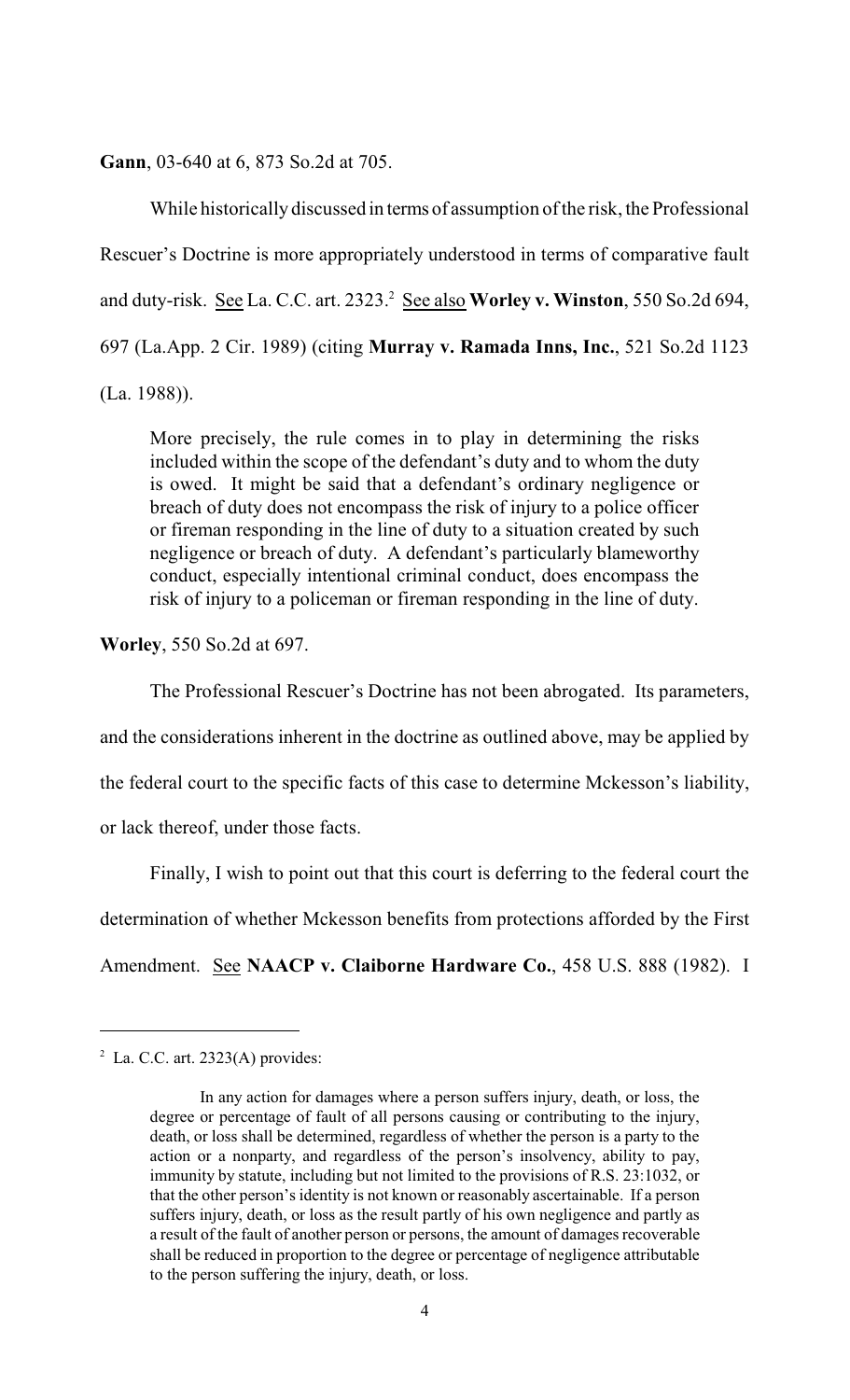would note, incidentally, that Louisiana's protection of First Amendment rights is at least co-extensive with federal rights. See La. Const. art. 1, § 7; **State v. Franzone**, 384 So.2d 409, 411 (La. 1980).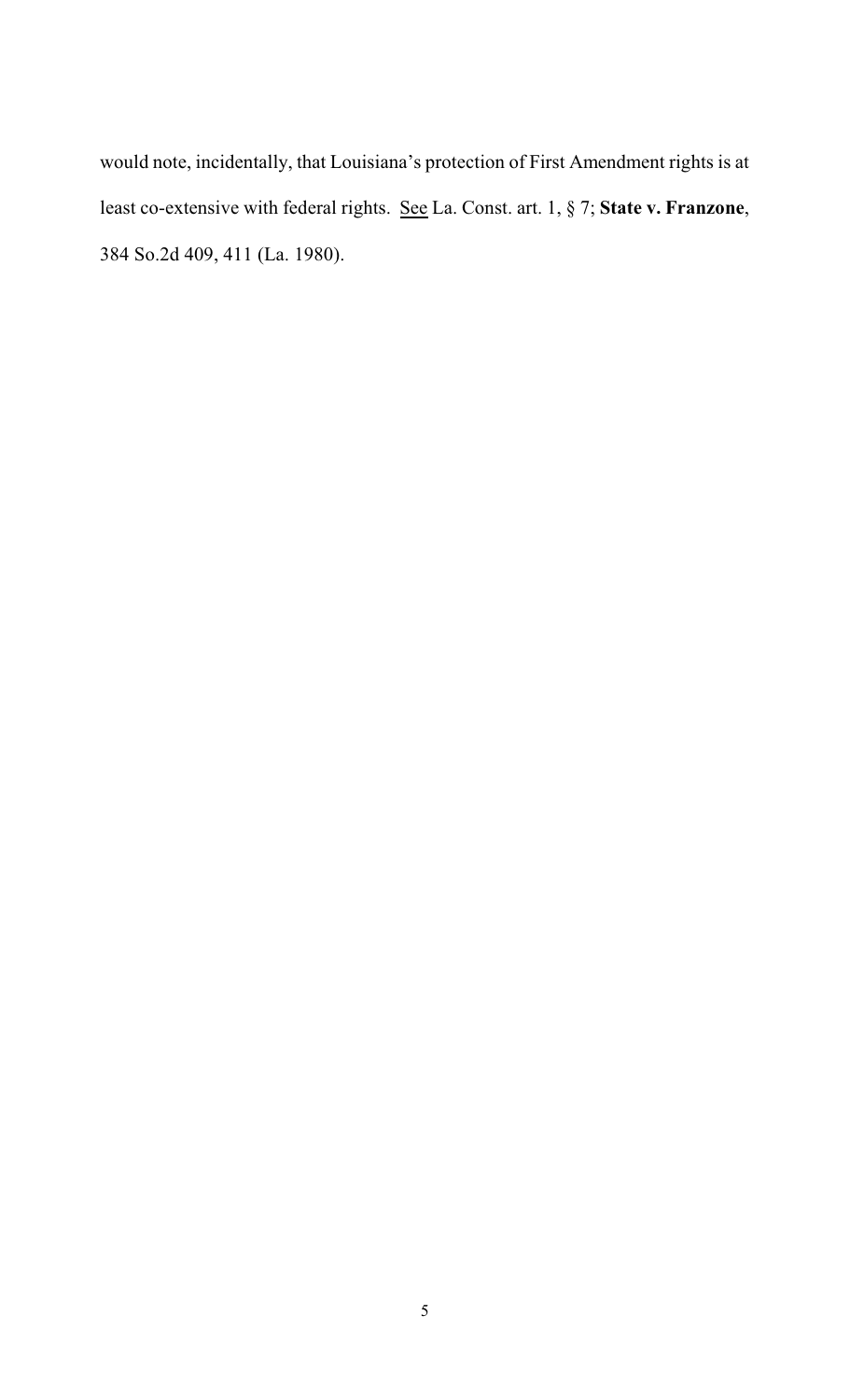# <span id="page-21-0"></span>**SUPREME COURT OF LOUISIANA**

# **NO. 2021-CQ-00929**

# **OFFICER JOHN DOE, POLICE OFFICER**

# **VERSUS**

# **DERAY MCKESSON, ET AL.**

On Certified Question from the United States Court of Appeals for the Fifth Circuit

# **Genovese, J., additionally concurs in the result and assigns reasons:**

While I agree with the result in this Court's decision, I write separately to

express my response to these two certified questions.

# **Answer to Question No. 1:**

Louisiana tort law is governed by La. C.C. art. 23[1](#page-21-1)5<sup>1</sup> and a duty/risk analysis.<sup>[2](#page-21-2)</sup>

If the facts alleged in the complaint are proven at trial and the requirements of the

duty/risk analysis are met, then yes, there can be a duty owed.

# **Answer to Question No. 2:**

No. The Professional Rescuer Doctrine does not bar recovery under

Louisiana law.<sup>[3](#page-21-3)</sup>

<span id="page-21-1"></span><sup>&</sup>lt;sup>1</sup> La. C.C. art. 2315(A) provides that "[e]very act whatever of man that causes damage to another obliges him by whose fault it happened to repair it."

<span id="page-21-2"></span> $2$  The standard negligence analysis Louisiana courts employ in determining whether to impose liability under La. C.C. art. 2315 is the duty/risk analysis, which consists of the following fourprong inquiry: (1) was the conduct in question a substantial factor in bringing about the harm to the plaintiff, i.e., was it a cause-in-fact of the harm which occurred? (2) did the defendant(s) owe a duty to the plaintiff? (3) was the duty breached? and, (4) was the risk, and harm caused, within the scope of protection afforded by the duty breached? *Rando v. Anco Insulations Inc.*, 08-1163, p. 26 (La. 5/22/09), 16 So.3d 1065, 1085-86 (citing *Mathieu v. Imperial Toy Corp.,* 94-0952 (La. 11/30/94), 646 So.2d 318, 321-22). All four inquiries must be affirmatively answered for a plaintiff to recover. *Id*., 08-1163, p. 26, 16 So.3d at 1086.

<span id="page-21-3"></span><sup>3</sup> Notably, in *Murray v. Ramada Inns, Inc.*, 521 So.2d 1123, 1124 (La. 1988), discussed extensively in the majority opinion, the United States Court of Appeals for the Fifth Circuit certified a question to this Court: "Does assumption of risk serve as a total bar to recovery by a plaintiff in a negligence case, or does it only result in a reduction of recovery under the Louisiana comparative negligence statute [La. C.C. art. 2323]?" This Court responded that "the common law doctrine of assumption of risk no longer has a place in Louisiana tort law." *Id*. at 1132; *see also*, *Worley v. Winston*, 550 So.2d 694, 697 (La. App. 2nd Cir. 1989)(citing *Murray,* 521 So.2d 1123)("While the professional rescuers rule . . . has traditionally been discussed in terms of assumption of risk, under current Louisiana tort theory the rule should, perhaps, be couched in terms of comparative fault or duty/risk.").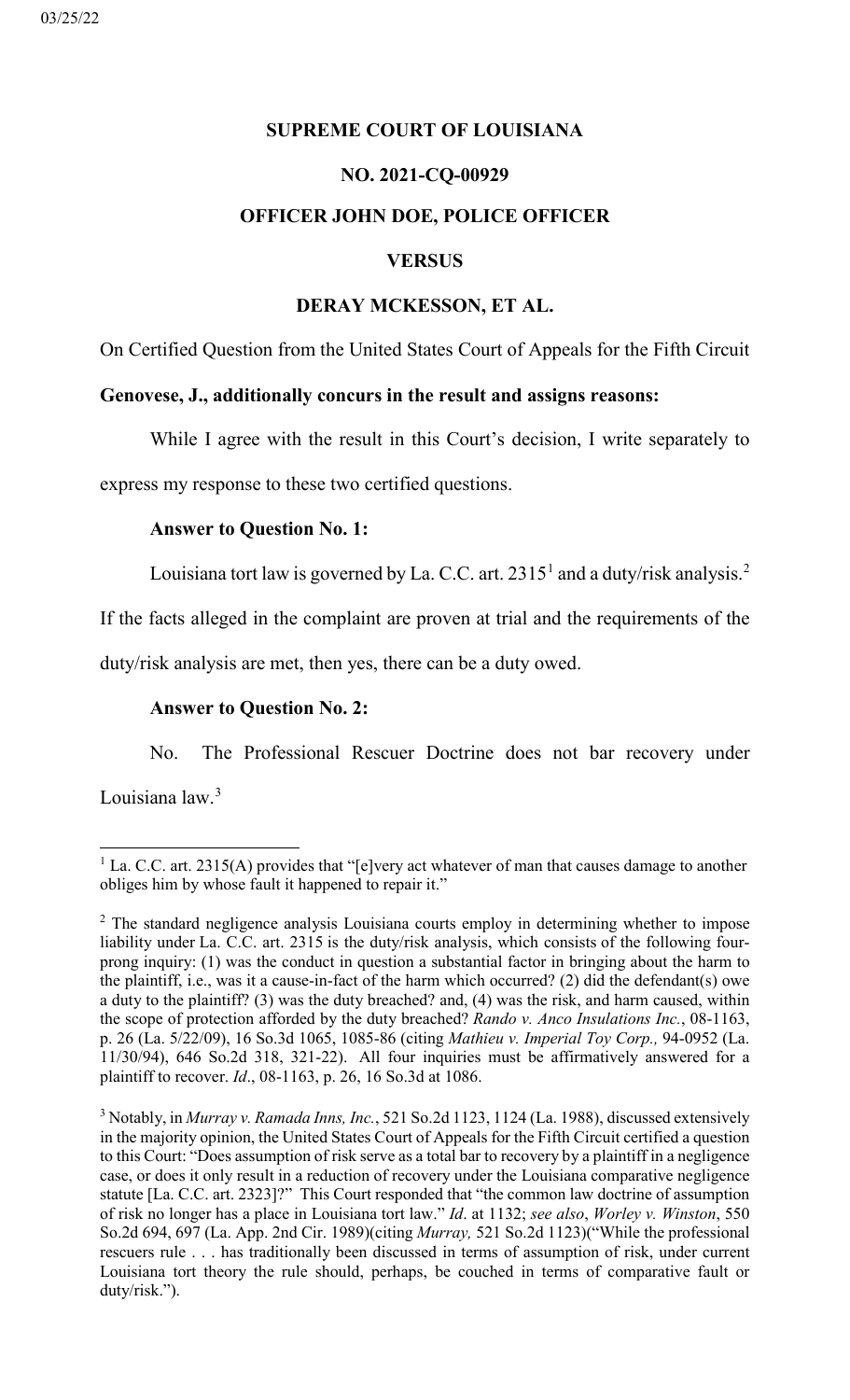#### <span id="page-22-0"></span>**SUPREME COURT OF LOUISIANA**

#### **No. 2021-CQ-00929**

# **OFFICER JOHN DOE, POLICE OFFICER**

#### **VS.**

# **DERAY MCKESSON; BLACK LIVES MATTER; BLACK LIVES MATTER NETWORK, INCORPORATED**

On Certified Question from the United States

#### **CRAIN, J. concurs in part and assigns reasons.**

I agree with the result reached by the majority regarding "duty." I write separately to clarify why I believe Louisiana law recognizes potential liability for the negligent precipitation of a crime of a third party. This certified question requires scrutiny of two elements of a tort claim: 1) duty, a purely legal question based on broad policy considerations; and 2) scope of the duty, a mixed question of law and fact that depends on the circumstances of each case.<sup>1</sup> The line between these distinct elements is often blurred.

# **Applicable Law**

Under the traditional duty-risk analysis applicable to negligence claims, a plaintiff must prove five elements: (1) the defendant had a duty to conform his conduct to a specific standard (**the duty element**); (2) the defendant's conduct failed to conform to the applicable standard (the breach element); (3) the defendant's substandard conduct was a cause-in-fact of the plaintiff's injuries (the cause-infact element); (4) the defendant's substandard conduct was a legal cause of the plaintiff's injuries (**the scope of the duty element)**; and (5) actual damages (the

<sup>&</sup>lt;sup>1</sup> The scope of the duty element has also been referred to in terms of "scope of liability," "scope of the risk," "breach of the legal cause," "legal cause," and "proximate cause."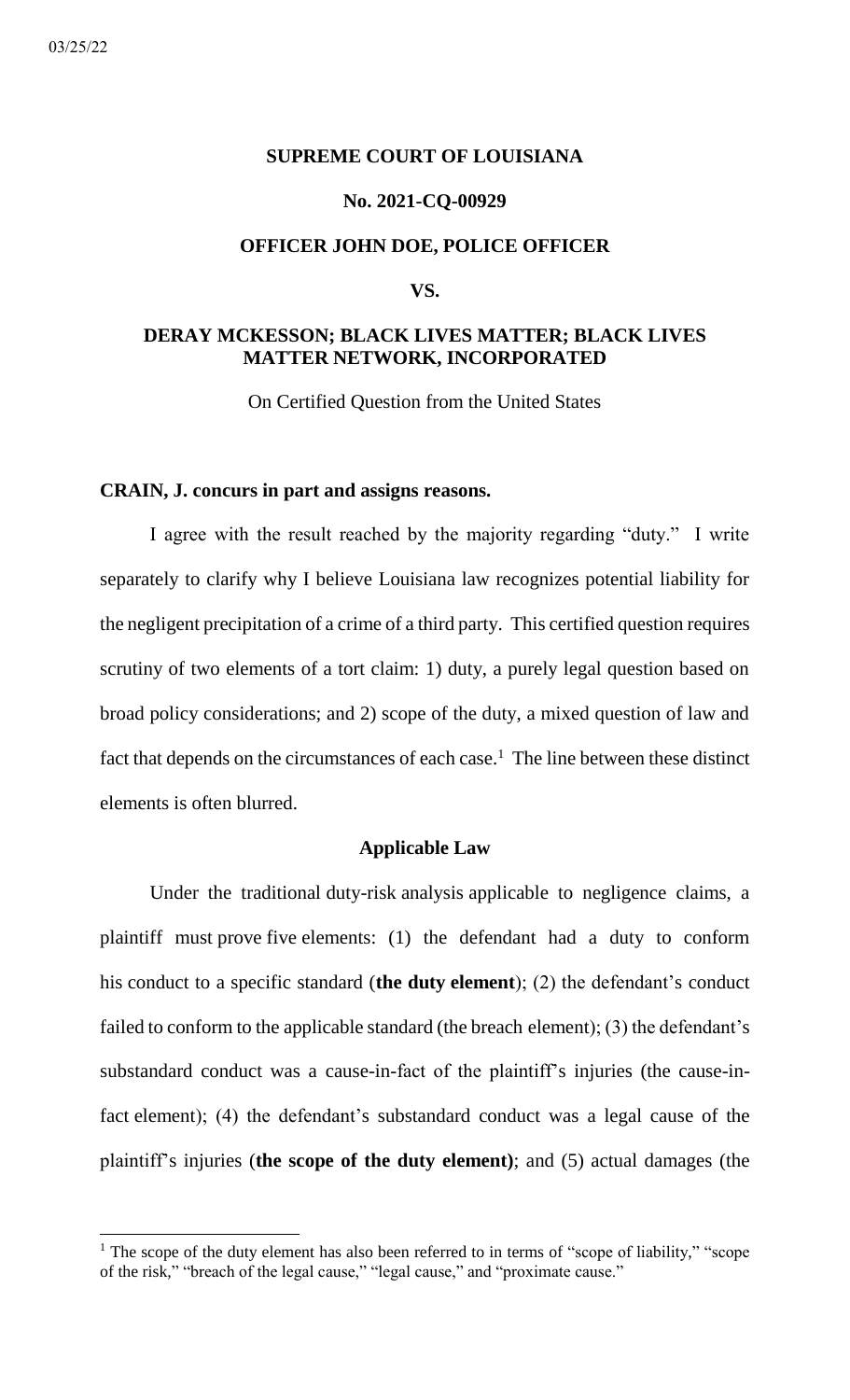damages element). *See Lemann v. Essen Lane Daiquiris, Inc.,* 05–1095, p. 7 (La. 3/10/06), 923 So.2d 627, 633. If a plaintiff fails to prove any one of the five elements, a defendant is not liable. *Id.* Answering the certified question before us requires that we analyze the first and fourth elements.

The starting point for determining whether a duty exists is Louisiana Civil Code article 2315, which provides, "Every act whatever of man that causes damage to another obliges him by whose fault it happened to repair it." Similarly, Louisiana Civil Code article 2316 provides, "Every person is responsible for the damage he occasions not merely by his act, but by his negligence, his imprudence, or his want of skill." This foundational basis for tort liability in Louisiana creates a broad obligation on everyone to act with reasonable care to avoid injury to another. *Boykin v. Louisiana Transit Co., Inc.*, 96-1932 (La. 3/4/98), 707 So.2d1225, 1231.

More specific duties can also arise from other codal, statutory, administrative and local laws, as well as private contracts. *See Ardoin v. Hartford Acc. & Indem. Co.*, 360 So. 2d 1331, 1334 (La. 1978). When a duty arises from a public source of law, the enacting body has recognized, as a matter of public policy, a duty to act or not act in a certain manner. See *Boyer v. Johnson*, 360 So. 2d 1164, 1169 (La. 1978) (because statute satisfied the duty element, analysis of the statutory violation was at the scope of the duty stage to determine whether the statute was designed to protect particular plaintiff from particular type of harm); *See Lazard v. Foti,* 02-2888 (La. 10/21/03), 859 So. 2d 656, 660-61, quoting *Hill v. Lundin & Assoc.,* 260 La. 542, 256 So. 2d 620, 622 (1972) ("Where the rule of law upon which a plaintiff relies for imposing a duty is based on a statute, the court attempts to interpret legislative intent as to the risk contemplated by the legal duty, which is often a resort to the court's own judgment of the scope of protection intended by the legislature.")

Absent a duty from a public source of law, there are limits to liability where the courts will not recognize certain torts. *Reynolds v. Bordelon*, 14-2362 (La.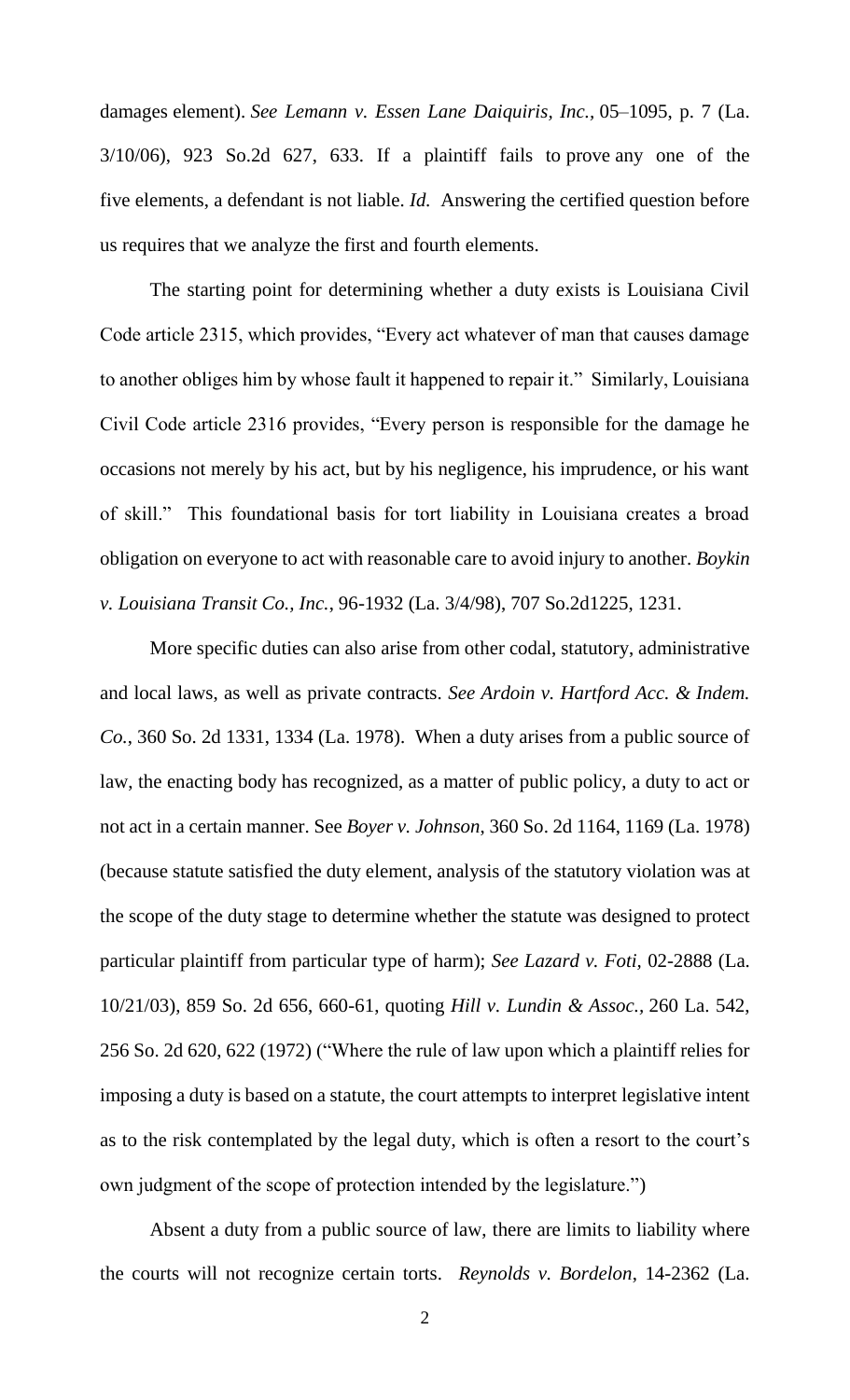6/30/15), 172 So. 3d 589, 595. While Article 2315 creates broad accountability for fault, the "duty" inquiry can narrow the scope of potential liability and financial responsibility. It contemplates whether an entire category of defendants should be excluded from liability. *Reynolds*, 172 So.3d 589. This is a policy-driven decision that considers various moral, social, and economic factors. *Posecai v. Wal-Mart Stores, Inc.*, 752 So. 2d 762, 766 (La. 1999). These policy considerations can compel a court to make a categorical "no duty" rule regarding certain acts or actors. *Id.*  Structuring the duty inquiry broadly allows a court to determine whether Louisiana will exclude liability as to "whole categories of claimants" or "of claims under any circumstances."<sup>2</sup> Frank L. Maraist & Thomas C. Galligan, Jr., 1 Louisiana Tort Law § 5.02[5] (2020), citing *Pitre v. La. Tech Univ.,* 673 So. 2d 585, 596 (La. 1996) (Lemmon, J., concurring). Examples where Louisiana courts have found no duty at this broad categorical level are: *Reynolds*, 172 So.3d 589 (no duty to prevent negligent spoliation of evidence); and *Carrier v. City of Amite*, 10-0007 (La. 10/19/10), 50 So. 3d 1247, 1249 (no duty for retailer to fit a helmet to customer at point of sale). Categorical rejection of civil tort liability for classes of acts or actors by finding no duty is rare.

In contrast, when the question presented is whether a stated duty will be extended to support liability for a particular circumstance, analysis of the defendant's conduct should be in terms of the scope of the duty*. See* Louisiana Tort Law at § 5.02[7]. The question is, "should this plaintiff recover from this defendant for these particular damages that arose in this particular manner?" *Id.* at § 3.05.This inquiry is fact-specific. *Id.* The scope of the duty is generally not a policy question; it is a matter of common sense, justice and fairness. *Id.* at 5.02[7]. At this stage of the analysis, foreseeability and ease of association of the injury are relevant

<sup>&</sup>lt;sup>2</sup> The context for the use of "claimants" in this quote is to claimants of the no-duty defense; *i.e.*, defendants argued no duty existed in defense against a plaintiff's claim.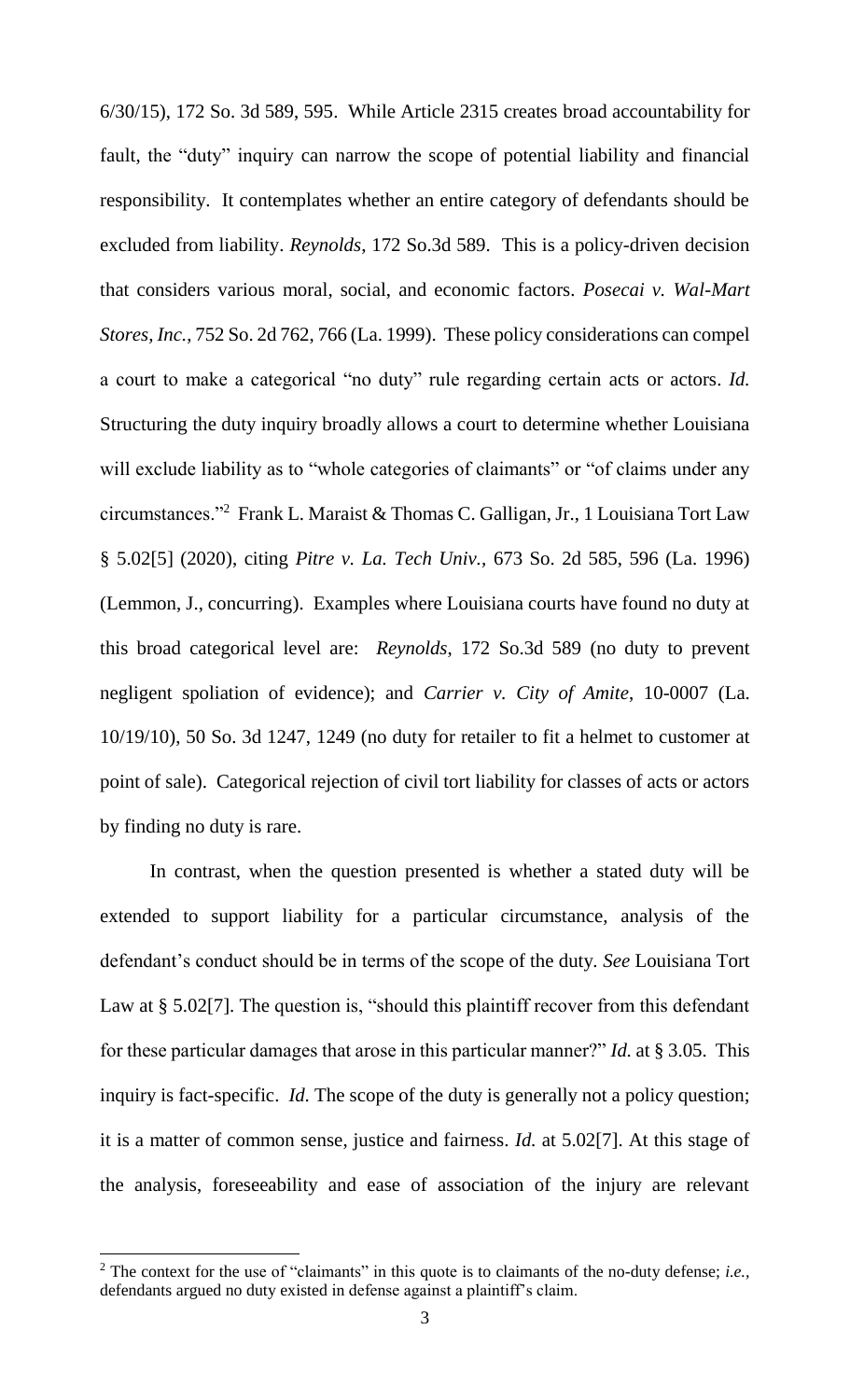considerations. *Hill*, 256 So. 2d at 622, citing Prosser, Law of Torts (3rd ed. 1964), 282. The concept of "ease of association" asks how easily the risk of injury to the plaintiff can be associated with the duty sought to be enforced. *Hill, supra.* "Restated, the ease of association inquiry is simply: 'How easily does one associate the plaintiff's complained-of harm with the defendant's conduct? ... Although ease of association encompasses the idea of foreseeability, it is not based on foreseeability alone.'" *Roberts v. Benoit*, 605 So. 2d 1032, 1045 (La. 1991), *on reh'g* (May 28, 1992).

It is important to separate the duty and scope of the duty questions because each has considerations unique to itself.<sup>3, 4</sup> Whether a duty exists is a question of law. *Faucheaux v. Terrebonne Consolidated Government,* 92-0930 (La.3/25/93), 615 So.2d 289, 292. The scope of the duty presents a mixed question of fact and law. *Parents of Minor Child v. Charlet,* 13-2879, p. 6 (La. 4/4/14), 135 So.3d 1177, 1181.

# **The Certified Question**

We accepted the following certified question from the Fifth Circuit: "1) Whether Louisiana law recognizes a duty, under the facts alleged in the complaint, or otherwise, not to negligently precipitate the crime of a third party?" Because the threshold element of "duty" is analyzed at the categorical level, I believe the certified question should be framed more broadly to both respond to the federal court and to be consistent with Louisiana law.<sup>5</sup> The more pertinent question is: "Does a protest

<sup>3</sup> Notably, in *Mckesson v. Doe*, 141 S. Ct. 48, 51, 208 L. Ed. 2d 158 (2020), the United States Supreme Court framed the question as a two-part inquiry, with the broader duty distinct from the narrower scope of that duty. In remanding to the Fifth Circuit, the Supreme Court stated the following questions should be certified, "(1) Whether Mckesson could have breached a duty of care in organizing and leading the protest and (2) whether Officer Doe has alleged a particular risk within the scope of protection afforded by the duty, provided one exists."

<sup>4</sup> *See Lazard,* 859 So. 2d at 660, where elements were well defined and analyzed separately. *See also Morris v. Orleans Par. Sch. Bd*., 553 So. 2d 427, 429 (La. 1989).

<sup>&</sup>lt;sup>5</sup> The certified question expressly contemplates reframing, stating, "Should the Supreme Court of Louisiana accept our request for answers to these questions, we disclaim any intention or desire that it confine its reply to the precise form or scope of the questions certified."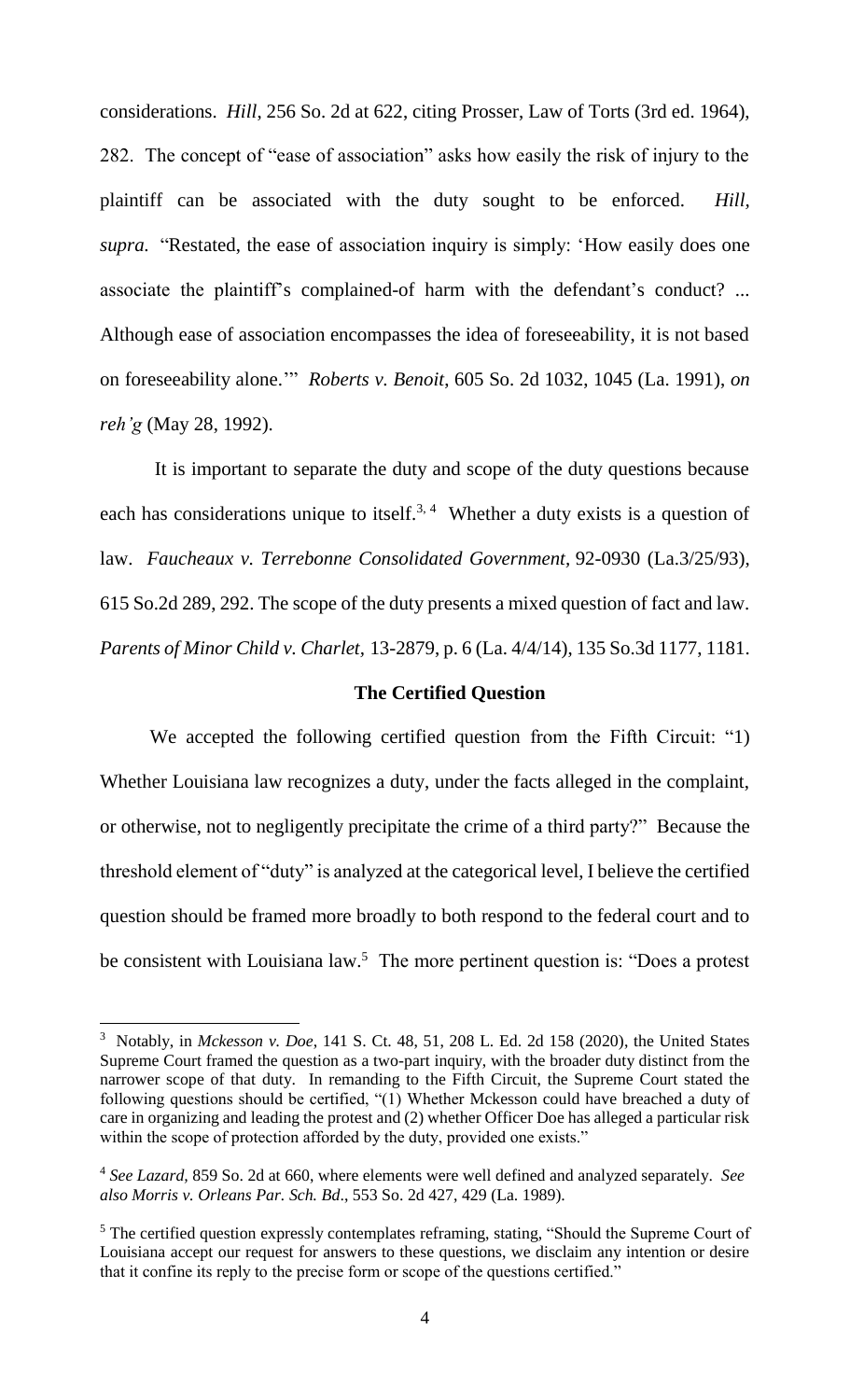organizer have a duty to use reasonable care so that the protest is conducted in a lawful manner?"<sup>6</sup>

#### **Duty**

The parties have not cited, nor have we found, any specific codal, statutory, administrative or local law that addresses the duty applicable to this case. Consequently, starting with the foundational basis for tort liability in Louisiana, Article 2315, we must determine whether moral, social and economic considerations support our recognition of such a duty or the categorical exclusion of it. *Posecai*, 752 So.2d 762. To answer this question, relevant policy factors must be considered: (1) deterrence of unreasonable conduct, or encouraging reasonable conduct; (2) economic considerations; (3) justice and fairness of potentially imposing liability; (4) allocation of judicial resources; and (5) predictability.<sup>7</sup>

# *Deterrence*

Finding the existence of a duty will make an actor potentially civilly liable. The potential for civil liability may deter future conduct. So, exposing a protest organizer to civil liability for failing to exercise reasonable care so that the protest is carried out in a lawful manner should deter undesirable conduct (*i.e.* unlawful protests) and encourage desirable conduct (*i.e.* lawful protests). This factor weighs in favor of recognizing a duty.

<sup>&</sup>lt;sup>6</sup> The use of "organizer" throughout this opinion includes a "leader" who may or may not have been involved in organizing the protest, but actively led the protest.

<sup>7</sup> This court in *Reynolds* listed the following policy considerations: deterrence of undesirable conduct, avoiding the deterrence of desirable conduct, compensation of victims, satisfaction of the community's sense of justice, proper allocation of resources (including judicial resources), predictability, and deference to the legislative will. *Reynolds*, 172 So. 3d at 596-597.

In *Posecai*, this court listed the elements with a slight variation: "fairness of imposing liability; the economic impact on the defendant and on similarly situated parties; the need for an incentive to prevent future harm; the nature of defendant's activity; the potential for an unmanageable flow of litigation; the historical development of precedent; and the direction in which society and institutions are evolving." *Posecai*, 752 So.2d at 766.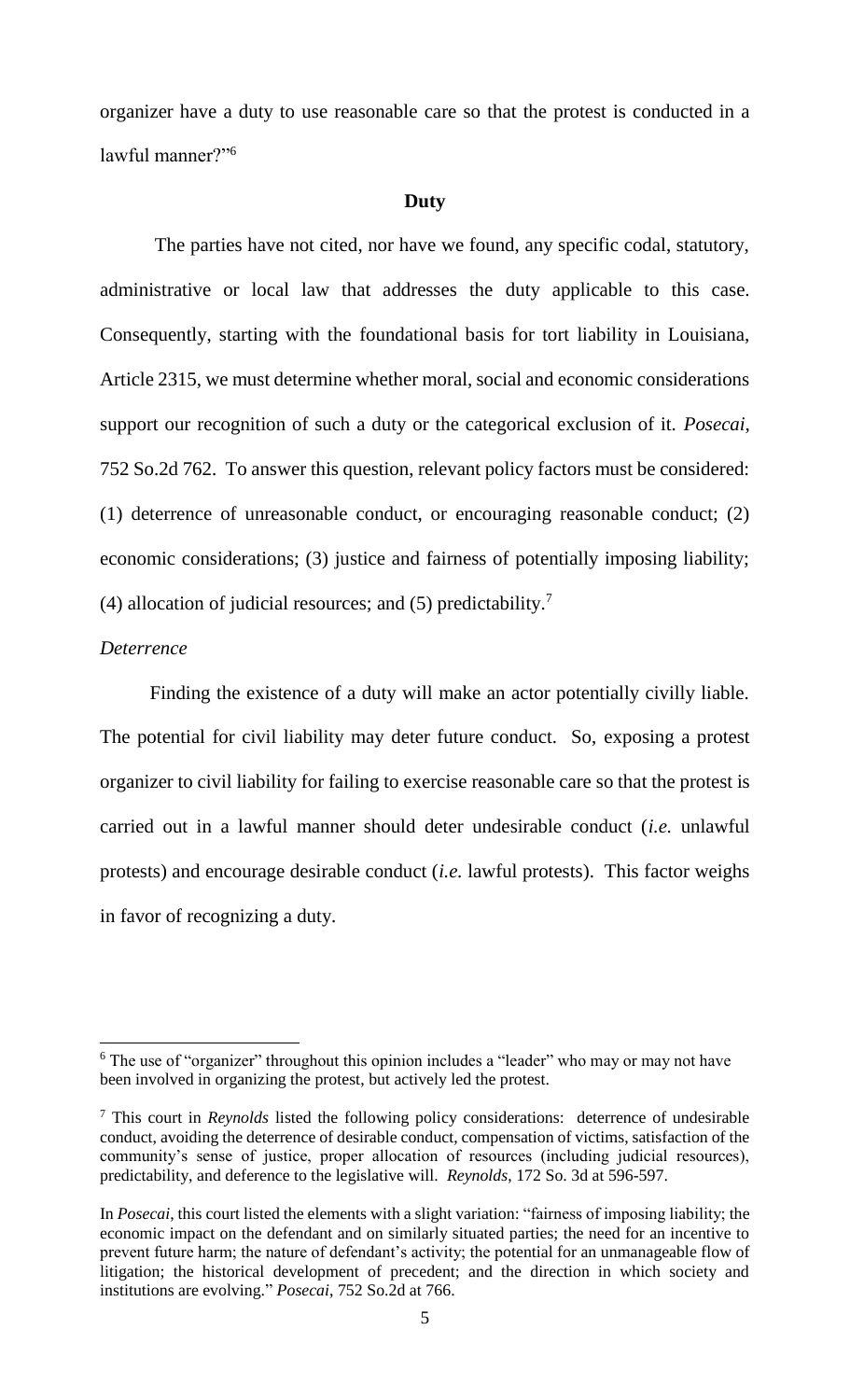# *Economic Considerations*

This factor considers who will bear the financial loss for the alleged injury. Finding a duty potentially places that loss on the defendant. Finding no duty will result in the victim bearing the financial loss associated with his injury. Thus, this factor balances the need for compensating victims against a protest organizer's responsibility to pay. The purpose of tort damages is to make the victim whole. *Bellard v. Am. Cent. Ins. Co.*, 2007-1335 (La. 4/18/08), 980 So. 2d 654, 668. Recognizing a duty that results in compensating victims injured when a protest is conducted unlawfully furthers the purpose of making the victim whole. An innocent victim in these circumstances should not be categorically denied recovery.

Further, while a protest organizer cannot be deemed to know of or condone every action that may cause an injury during the protest, the critical part of the proposed duty is whether the organizer used reasonable care so that the protest was conducted *in a lawful manner.* If the protest is organized, led, and effectuated in a lawful manner, a plaintiff generally will be unable to show a breach of the stated duty and the defendant will not bear the cost of injury. If, however, the organizer does not use reasonable care so that the protest occurs in a lawful manner, the expectation that he will absorb the financial loss instead of a victim is reasonable.

This factor is bolstered by Louisiana's recognition of comparative fault, which results in the fault of a victim who contributes to his own injury, or of a third party who acts particularly egregiously, proportionately reducing any fault allocated to the organizer. The proposed duty requires lawful actions by the organizer. The financial burden associated with the failure to conform to that duty should be borne by him. This factor weighs in favor of finding a duty.

#### *Justice*

This factor addresses society's sense of fairness in determining whether a reasonable person should act or not act in a certain manner. *Reynolds*, 172 So.3d at.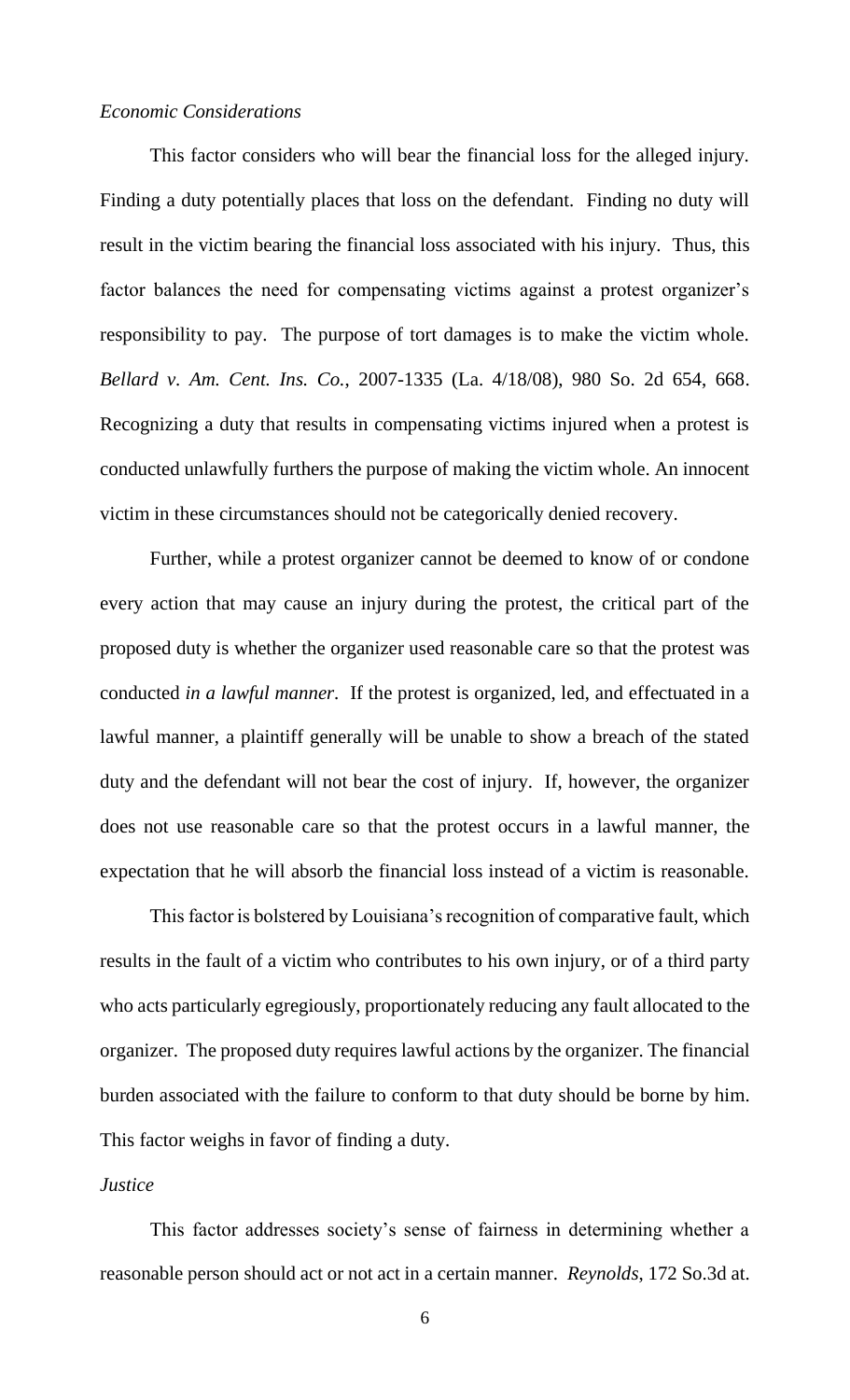598. The reasonable person standard asks "whether reasonable persons would expect certain behavior in certain situations and, conversely, whether reasonable persons can be expected to be exposed to liability in certain situations." *Id.* It is reasonable for citizens to expect that a protest be conducted in a lawful manner. Doing so protects everyone's right to assemble, speak, and protest, while also protecting their safety. While protests, both lawful and unlawful, are part of our nation's history and identity, we are also a country of laws. Attaching civil liability to unlawful protests furthers the rule of law. Thus, imposing a duty to use reasonable care when organizing and conducting a protest is supported by a societal sense of fairness, justice, and order.

# *Allocation of Judicial Resources*

This factor addresses judicial economy and the potential for an unmanageable flow of litigation if a duty is recognized. Anecdotally, it is reasonable to expect relatively low occurrences of planned, unlawful protests, making the likelihood of injury from one improbable. The infrequency of such events supports the conclusion that judicial resources will not be unduly burdened by imposing the proposed duty. Further, the First Amendment protects lawful protests. Placing lawful protests beyond the reach of civil liability, while recognizing potential civil liability for unlawful protests, will make overloaded dockets unlikely. This factor weighs in favor of finding a duty.

# *Predictability*

This factor looks at whether the alleged tortfeasor or the victim is better positioned to analyze the risks involved in an unlawful protest and, thus, take precautions to avoid them or to insure against them. A protest organizer who plans or leads an unlawful protest is best positioned to predict and, therefore protect against, the risks of that conduct. The act of organizing and leading a protest in a reasonable and lawful fashion should require precautions to counter the risks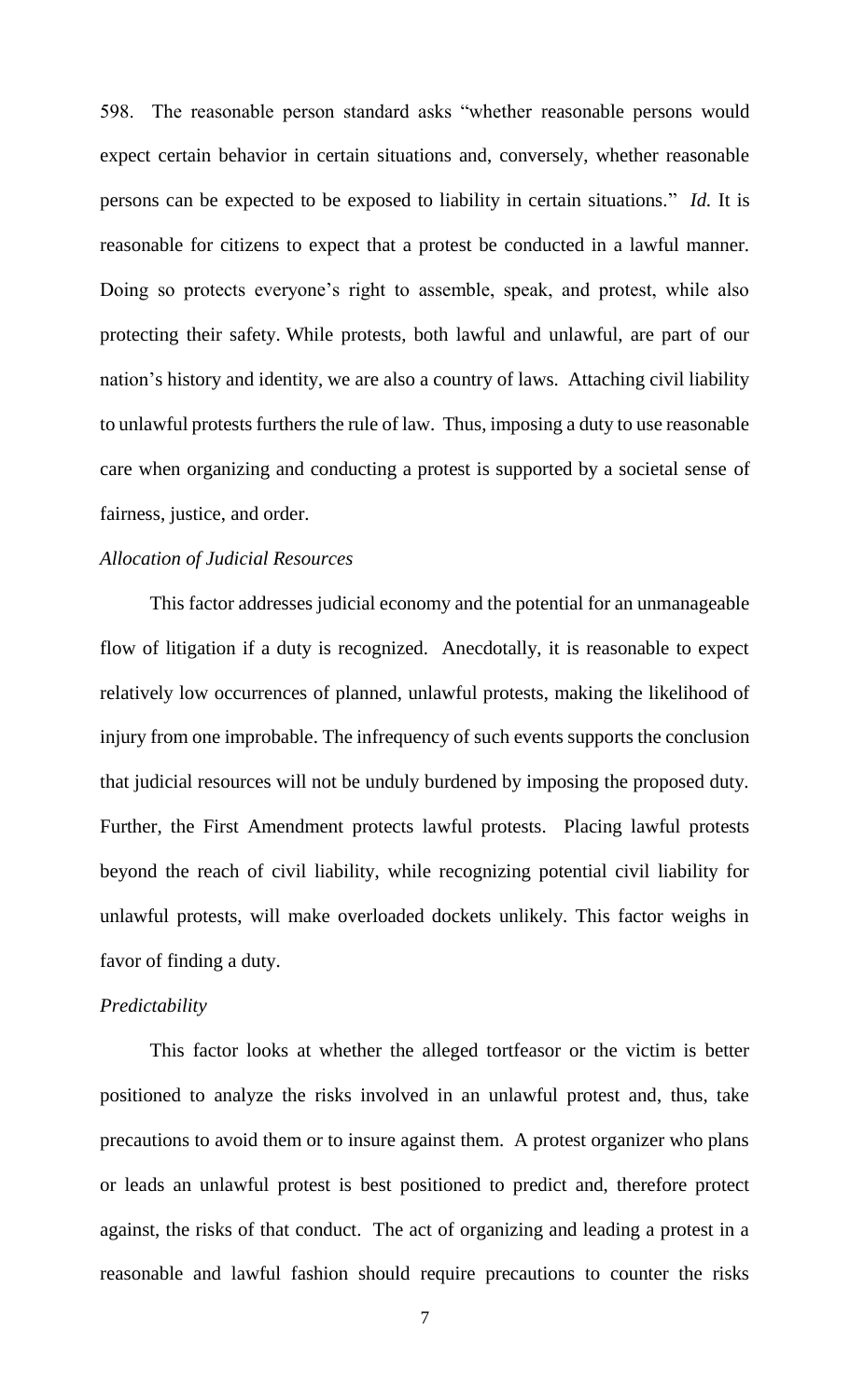associated with unlawful protests. Those risks are best calculated and avoided by the organizer. The predictability factor favors the recognition of a duty.

These policy considerations, independently and collectively, support our recognition of a protest organizer's duty to use reasonable care so that a protest is conducted in a lawful manner. Recognizing such a duty negates any contention that a protest organizer, as a matter of law, is categorically excluded in all instances from liability for harm occurring during a protest.

# **Scope of the Duty**

To fully respond to the certified question, the analysis also requires a determination of whether that duty extends to cover the injury in this case, which is the "scope of the duty" element. The extent of protection owed a particular plaintiff depends on the particular facts and circumstances of the case and is determined on a case-by-case basis to avoid making a defendant the insurer of all persons against all harms. *Todd v. State Through Dep't of Soc. Servs., Off. of Cmty. Servs.*, 96-3090 (La. 9/9/97), 699 So. 2d 35, 39. Here, the specific facts must be scrutinized to determine whether the risk of a third party criminal act harming a responding police officer is within the scope of the organizer's duty to exercise reasonable care so that the protest is conducted lawfully.<sup>8</sup> That is, will a reasonable person associate the injury suffered by Officer Doe with the risks posed by Mckesson's conduct?

Foreseeability and ease of association are factors in deciding whether a duty extends to cover a particular risk of harm. *Id.* Therefore, it is necessary to address whether the defendant's alleged conduct foreseeably resulted in the plaintiff being

<sup>&</sup>lt;sup>8</sup> At this point, it bears emphasizing that this issue is before us at a preliminary stage where we must accept all allegations in the petition or complaint as true. *Indus. Companies, Inc. v. Durbin,*  02-0665 (La. 1/28/03), 837 So. 2d 1207, 1212. These allegations may ultimately not be proven at trial. Thus, while the scope of the duty question requires us to make certain determinations based on the facts as alleged, these facts must still be established before the trier of fact. We offer no opinion on the merits. Instead, we only resolve whether Louisiana law allows for tort recovery under these alleged facts.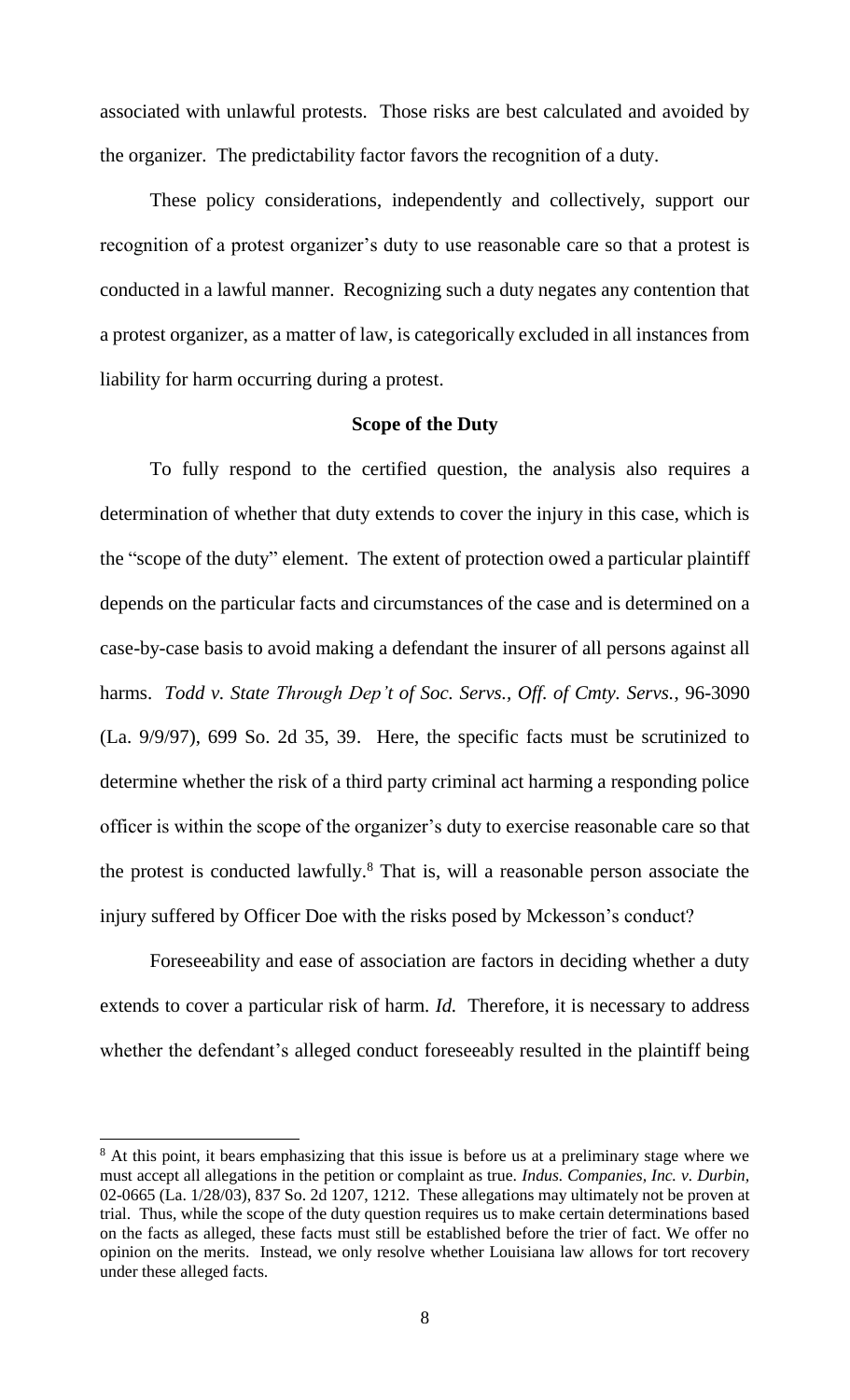injured by the criminal act of a third party and whether such injury is easily associated with the articulated duty, namely, a protest organizer's duty to use reasonable care so that a protest is conducted in a lawful manner.<sup>9</sup>

The plaintiff alleges Mckesson knew of previous protests sponsored by or identified with Black Lives Matter turning violent. The petition cites prior protests across the country associated with this movement where police officers were injured or killed. Because previous protests provoked a police response, a police response to the subject protest was certainly foreseeable, if not desired. Given the alleged prior incidents and the alleged intent to incite violence against police, the violence committed against a responding police officer at this protest was foreseeable.

It is also alleged that Mckesson organized the protest on a main, highly trafficked highway in front of the Baton Rouge Police headquarters and in violation of traffic laws. (*See* La. R.S. 14:97, penalizing intentional or criminally negligent obstruction of highways.) Again, a police response to confront potentially riotous protestors and to manage a likely dangerous traffic situation was foreseeable. In fact, while the traffic law that prevents obstructing a highway does not provide the basis for the duty recognized here, organizing the protest to violate that statute is alleged to have been either calculated, or at least expected, to provoke a police response and, thus, a confrontation with the protestors. <sup>10</sup> Having allegedly organized

 $9<sup>9</sup>$  The primary allegations set forth in the plaintiff's petition are more particularly summarized as: (1) Mckesson "staged and organized" a protest on behalf of Black Lives Matter; (2) Mckesson knew of the violence that resulted in other previous Black Lives Matter protests; (3) Mckesson was in "Baton Rouge for the purpose of demonstrating, protesting and rioting to incite others to violence against police and other law enforcement officers;" (4) Mckesson staged "a protest/demonstration at the intersections of Airline and Goodwood Boulevard, which is the location of the Baton Rouge Police Department and which is a known public highway;" (5) Mckesson "knew police would be called to clear the public highway of protestors;" (6) Mckesson "was in charge of the protest and he was seen and heard giving orders throughout the day and night of the protests;" and (7) Mckesson "did nothing to calm the crowd and, instead, he incited the violence."

<sup>&</sup>lt;sup>10</sup> For statutory violations, Louisiana has rejected a negligence per se theory, favoring, instead, analysis at the scope of the duty stage. The court in *Weber v. Phoenix Assur. Co. of New York*, 273 So. 2d 30, 33 (La. 1973) stated, "Moreover, violation of a criminal statute in combination with some resultant harm does not, in and of itself, impose civil liability. We must determine whether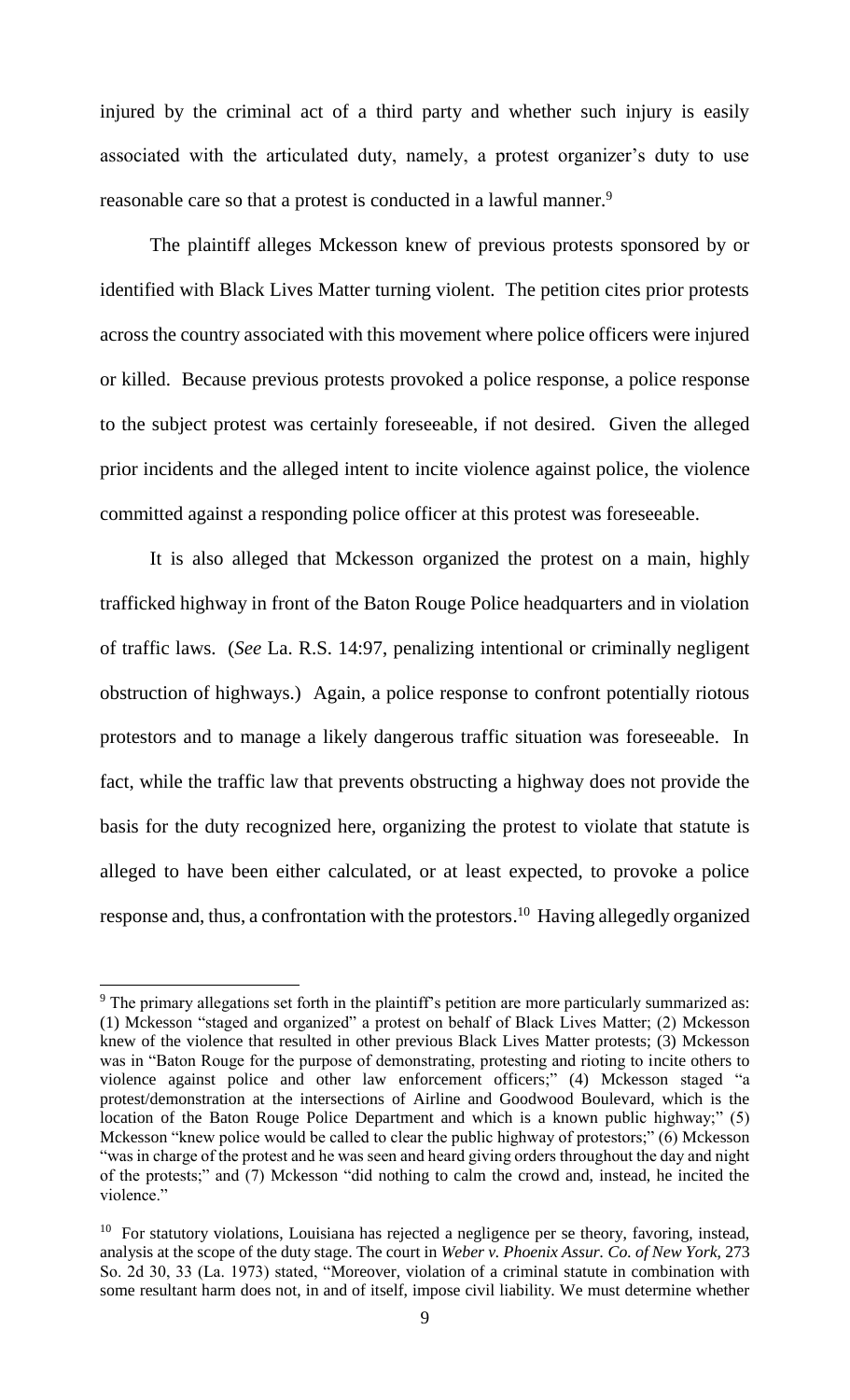the protest to provoke that confrontation, it was easily foreseeable that the resulting injury could occur.

The facts alleged require the conclusion that the protest was organized to provoke a police response. It is alleged that Mckesson "incited" the protesters and did nothing to stop them when the protest turned violent. It was foreseeable that a police officer would suffer injury when responding to a situation that occurred, at least in part, because Mckesson did not use care to conduct the protest in a lawful manner. Based on the facts alleged in the petition, it was foreseeable that a police officer may get hurt by the criminal actions of a third party during this protest. The facts alleged are sufficient to establish an ease of association between Mckesson's duty and the plaintiff's injury. Because it is alleged that Mckesson, with knowledge that such protests could turn violent, staged a protest in direct contravention of law, thereby provoking the police to respond, a person can easily associate the injury to the police officer with the alleged conduct. Once a confrontation is provoked, it is reasonable that the provocateur be potentially responsible for the foreseeable consequences which result from the confrontation.

# **"Special Relationship"**

This court has generally refrained from finding a duty to protect persons from the criminal acts of third parties. *See Harris v. Pizza Hut of Louisiana, Inc.*, 455 So.2d 1364, 1371 (La. 1984). Generally, there is no duty to protect against or control the criminal acts of third parties unless a "special relationship exists [between the victim and the non-criminal defendant] to give rise to such a duty." *Beck v. Schrum*, 41,647 (La. App. 2 Cir. 11/1/06), 942 So. 2d 669, 672. While there is no jurisprudential definition of a "special relationship," cases finding such a relationship impose some higher degree of care solely because the relationship

the prohibition in the statute is designed to protect from the harm or damage which ensues from its violation."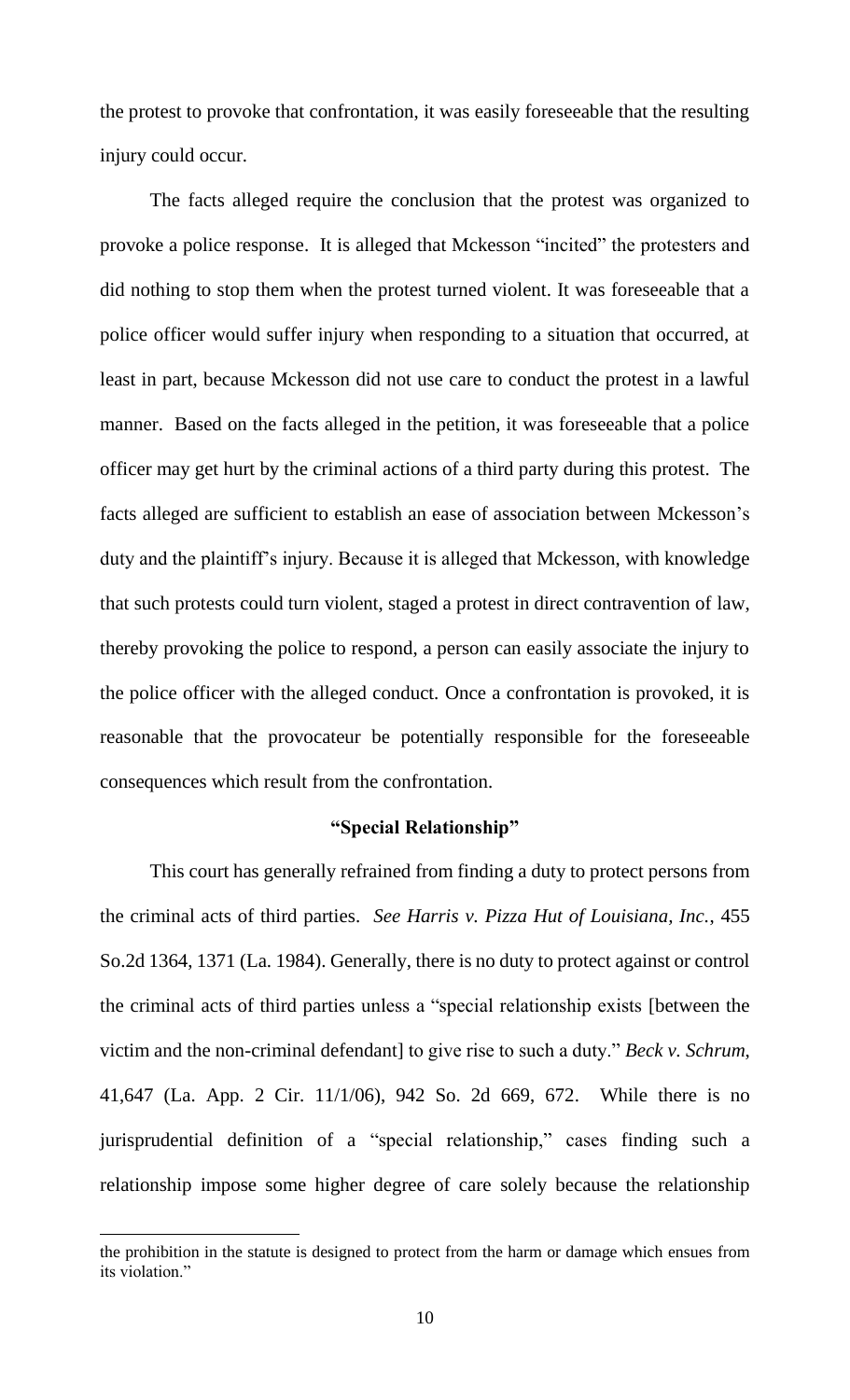affords the victim a reasonable expectation of protection or safety. Restatement (Second) of Torts,  $\S 315$ .<sup>11</sup>

Here, the defendants assert, and the plaintiff does not refute, that no special relationship existed between Mckesson and the injured police officer. Generally, that would end the inquiry and no liability or financial responsibility would attach to Mckesson for the criminal acts of the unknown criminal. However, close review of the "special relationship" cases reveal that these cases involve defendants held liable not for their own involvement in the criminal acts, but because their failure to act allowed for the criminal act. That rule of law does not apply when the defendant is alleged to have affirmatively acted to create the circumstance that facilitated the violent act. As noted by Dean Prosser, circumstances beyond those arising from a special relationship may give rise to responsibility for intentional torts of third parties. In his treatise, he writes, "There are other situations in which the defendant will be held liable because his *affirmative conduct* has greatly increased the risk or

<sup>11</sup> Courts have found "special relationships" between: (1) **parent and child**, *see Turner v. Bucher*, 308 So. 2d 270 (La. 1975) (where actions of child are tortious by normal standards, the child's parents are liable whether or not they could have prevented the act of the child; *see also* La. Civ. Code art. 2318; (2) **employer and employee** (*see LeBrane v. Lewis*, 292 So.2d 216 (La. 1974) (employer was liable for employee supervisor stabbing discharged employee in an employment related suit; *see also* La. Civ. Code art. 2320; (3) **carrier and passenger** (*see generally Gross v. Teche Lines*, 21 So. 378 (La. 1945) (carrier of passengers are required to exercise the highest degree of care, vigilance, and precaution for the safety of those it transports and is liable for the slightest negligence. *See also Luckette v. Bart's on the Lake, Ltd.* 602 So.2d 108, 112, (La. App. 4 Cir. 1992) (private transport company assumed a duty to protect third parties from the deviant behavior of those in its custody, particularly, "predictable risks of assaults;") (4) **innkeeper and guest** (*see Kraaz v. La Quinta Motor Inns, Inc.*, 410 So.2d 1048, 1053 (La.1982) (hotel liable for damages suffered by guests who were robbed and assaulted inside their hotel room when the desk clerk gave the robber the master key); *see also Banks v. Hyatt Corp.*, 722 F.2d 214 (5<sup>th</sup> Cir. 1984) (applying Louisiana law, a negligent innkeeper was liable for a third-party assault on the premises*;* (5) **shopkeeper and business visitor**, *see generally Posecai, supra*; *see also Green v. Infinity Intern., Inc.,* 95-2356 (La. App. 1 Cir. 6/28/96), 676 So.2d 234) (liability can be owed when the proprietor knows, or should know of the potential danger caused by criminal activity; (6) **restaurateur and patron**, (*see Harris v. Pizza Hut*, 455 So.2d 1364 (La. 1984) (any business which invites the public must take "reasonably necessary acts to guard against the predictable risk of assaults"; (7) **jailer and prisoner** (*see Wilson v. State*, 576, So.2d 490 (La. 1991) (victims of robbery committed by an escaped prisoner two weeks after his escape were entitled to recover from the State corrections department; and (8) **teacher and pupil** (*see D.C. v. St. Landry Par. Sch. Bd.,* 00-01304 (La. App. 3 Cir. 3/7/01), 802 So. 2d 19, 23, *writ denied,* 01-0981 (La. 5/25/01), 793 So. 2d 169) (school had a duty to supervise, which encompassed the foreseeable risk that a twelveyear-old female who leaves campus might be raped on her walk home.)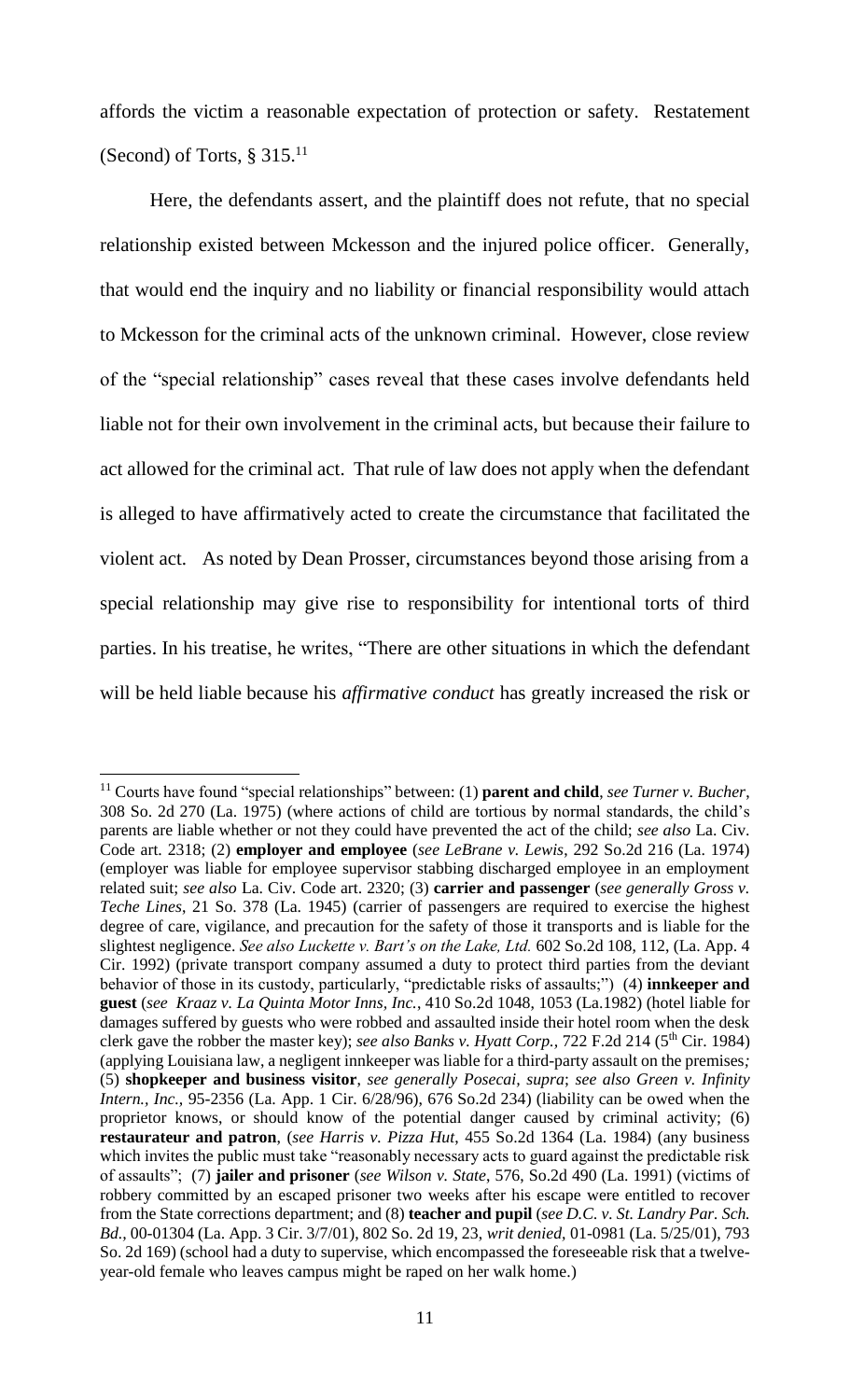harm to the plaintiff through the criminal acts of others." (Emphasis added). *Prosser and Keeton on Torts,* Sec. 33, p. 201-203 (West 1984) (Footnotes omitted).

The allegations in this case put Mckesson outside the limiting scope of the "special relationship" line of cases. Here, it is not alleged that Mckesson, merely because he organized a protest, must act with a higher degree of care and afford all those who encounter the protest a certain degree of protection. Rather, it is alleged that his conduct was designed to *provoke* a violent encounter with the police; *i.e.,*  "his affirmative conduct has greatly increased the risk or [sic] harm to the plaintiff through the criminal acts of others*.*" *Id.* No special relationship is needed. If proven, Mckesson's actions provide the link between the criminal actor and the victim sufficient to attach financial responsibility to him.

Thus, while a "special relationship" typically is required to impose liability for third party conduct, here, the absence of a "special relationship" does not exclude liability. I find no merit to the proposition that a lack of a special relationship acts to bar this claim.

# **Conclusion**

I find that Louisiana law recognizes a duty to use reasonable care so that a protest is conducted in a lawful manner. Further, based on the facts alleged in the petition, the risk of an officer being harmed by third party criminal activity is within the scope of that duty, thereby satisfying the "scope of the duty" element. To succeed on his claim, the plaintiff must also prove a breach of duty, causation-infact, and damages. This court was not tasked with completing that analysis, nor would it be appropriate to do so at this stage of the litigation, which asks simply whether the plaintiff has stated a cause of action. Additionally, I am also cognizant that under *NAACP v. Claiborne Hardware Co.*, 458 U.S. 888, 925-27 (1982), the imposition of civil liability on a defendant for a violent act committed by a third party is prohibited if it arises "in the context of constitutionally-protected activity"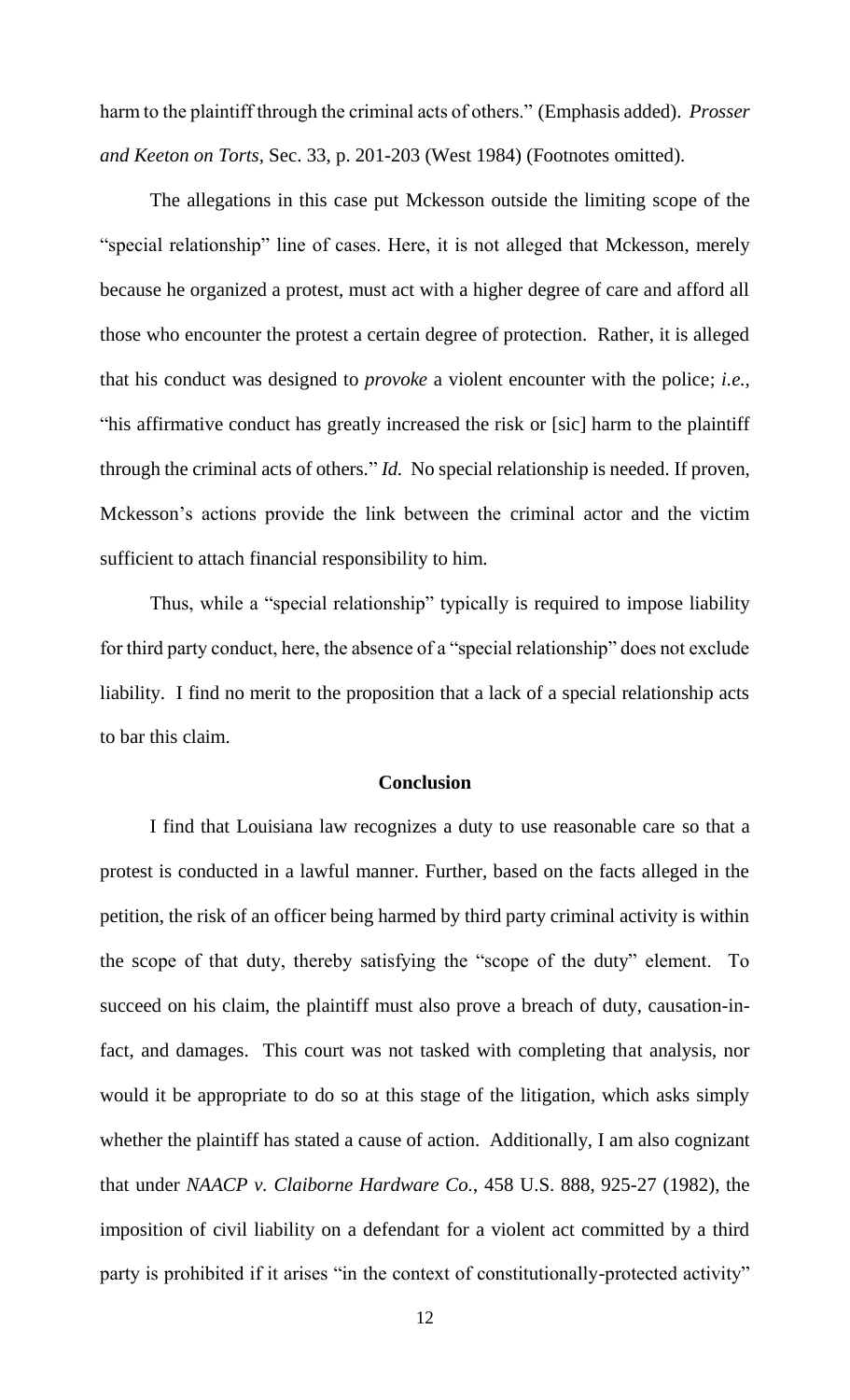and is appropriate only if the defendant himself "authorized, directed, or ratified" or otherwise manifested "a specific intent to further" those wrongs." I would expressly defer to the federal court to make any determinations about any protection afforded by the First Amendment in this case and whether Mckesson falls with the scope of liability authorized by *Claiborne.*

I respectfully concur.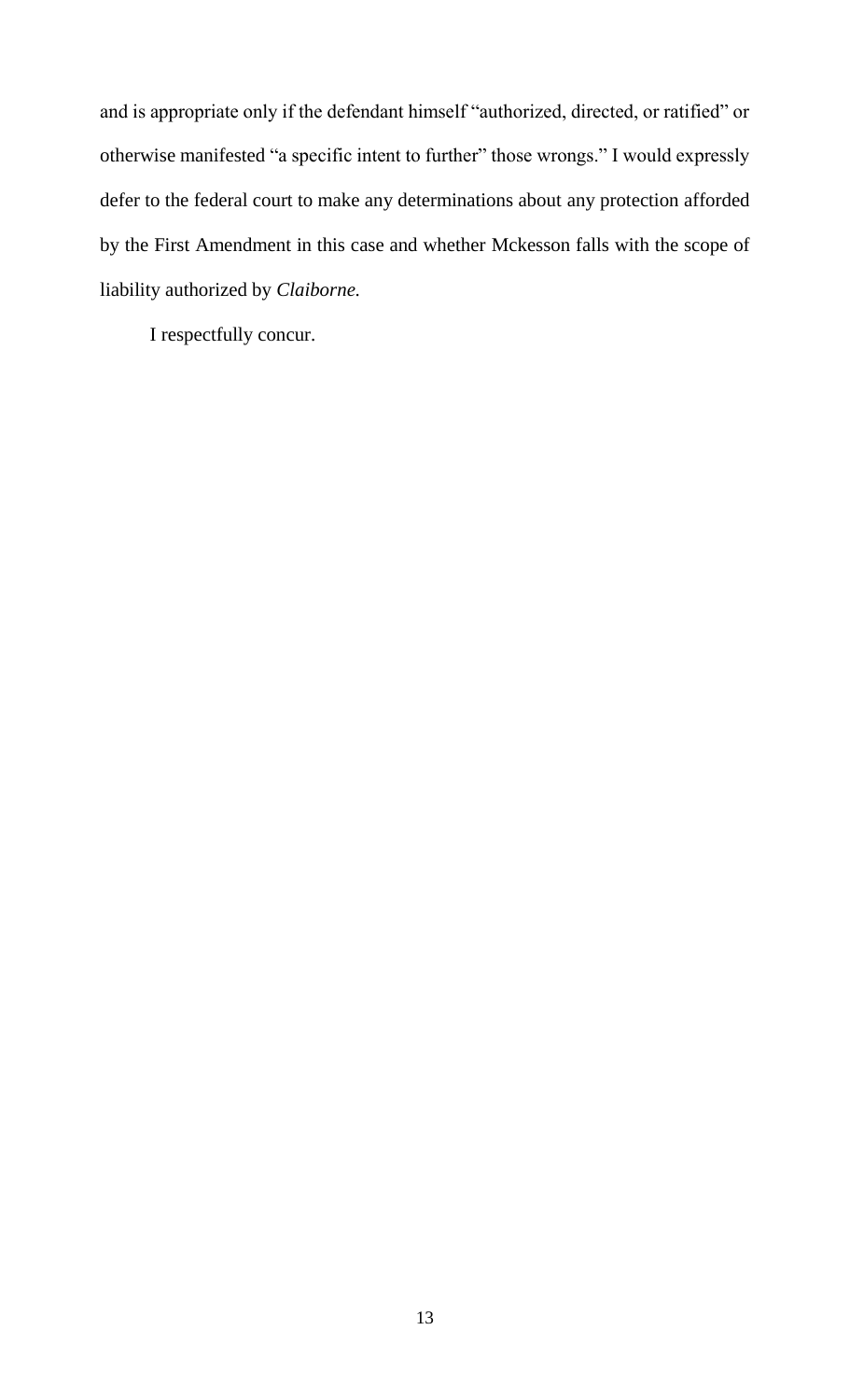# <span id="page-35-0"></span>**SUPREME COURT OF LOUISIANA**

### **No. 2021-CQ-00929**

#### **OFFICER JOHN DOE, POLICE OFFICER**

#### **VS.**

# **DERAY MCKESSON; BLACK LIVES MATTER; BLACK LIVES MATTER NETWORK, INCORPORATED**

*On Certified Question from the United States Court of Appeals for the Fifth Circuit*

#### **GRIFFIN, J., dissents and assigns reasons.**

The primary issue presented is whether, under the facts as alleged, Mr. Mckesson owes a duty to Officer Doe and whether the risk of the resulting harm was within the scope of that duty.<sup>1</sup> Justice Crain, in his well-written concurrence, correctly observes these are two distinct inquiries with unique considerations. The Fifth Circuit conflates these two inquiries without conducting the requisite policy analysis to determine whether a duty should exist.<sup>2</sup> *See Posecai v. Wal-Mart Stores,* 

<sup>&</sup>lt;sup>1</sup> In certifying the questions to this Court, it was observed that we are "not limited to the text of the certified questions but may consider the complaint in its totality." *Doe v. Mckesson*, 2 F.4th 502, 505 (5th Cir. 2021) (Elrod, J., concurring). Prior to remanding the matter, the United States Supreme Court posed the relevant questions as "(1) whether Mckesson could have breached a duty of care in organizing and leading the protest and (2) whether Officer Doe has alleged a particular risk within the scope of protection afforded by the duty, provided one exists." *Mckesson v. Doe*, - -- U.S. ---, 141 S.Ct. 48, 51, 208 L.Ed.2d 158.

 $2$  The Fifth Circuit relied heavily on La. R.S. 14:97 in that Mr. Mckesson's leading a protest down a public highway would foreseeably result in a confrontation with police. However, "a criminal statute does not automatically create liability in a particular civil case, because the statute may have been designed to protect someone other than the plaintiff, or to protect the plaintiff from some evil other than the injury for which recovery is sought." *Boyer v. Johnson*, 360 So.2d 1164, 1169 (La. 1978).

An assault on a police officer by a third party is not the risk addressed by the statute. *Doe v. Mckesson*, 947 F.3d 874, 879 (5th Cir. 2020) (Higginson, J., dissenting from denial of rehearing en banc); *State v. Winnon*, 28,654, p. 4 (La.App. 2 Cir. 9/25/96), 681 So.2d 463, 466 (observing La. R.S. 14:97 contemplates the "absence of foreseeable danger to human life" and is focused on "the protection of other motorists" from being impeded by obstructions). Under the section titled "Scope," the comment to La. R.S. 14:97 states:

The division into two sections, one known as "aggravated obstruction of a highway of commerce" and the other, "simple obstruction of a highway of commerce," is to maintain consistency of form and to make the penalty fit the seriousness of the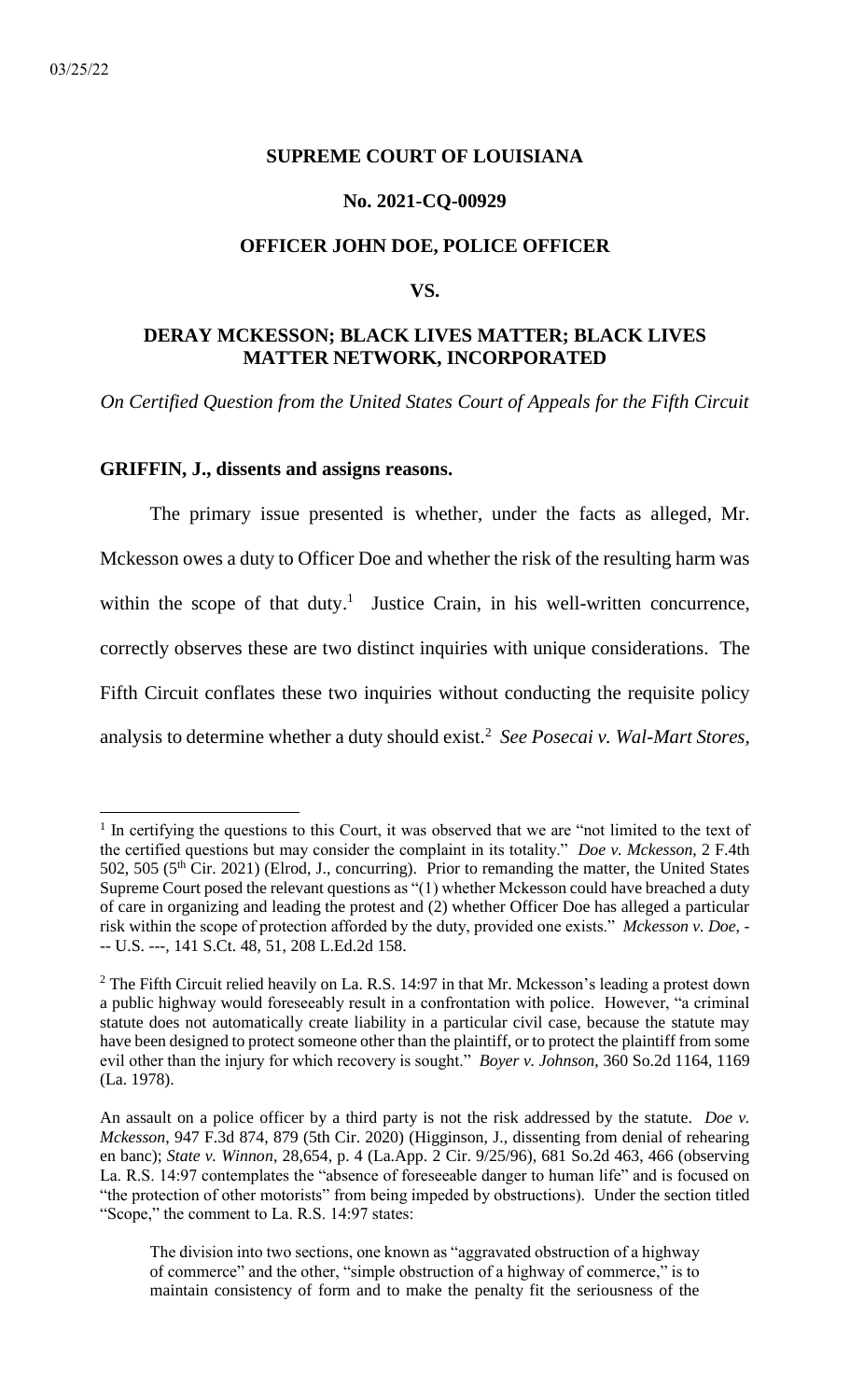*Inc.*, 99-1222, p. 4 (La. 11/30/99), 707 So.2d 762, 766; *Mckesson*, --- U.S. ---, 141 S.Ct. at 51, 208 L.Ed.2d 158 (offering the example of "the moral value of protest [weighed] against the economic consequences of withholding liability"). Although Justice Crain's concurrence presents an excellent analytical framework, I respectfully disagree with the result reached in both his analysis and the opinion of this Court.

It is beyond citation that political protest carries a high moral value in our society. It is also true that protests which turn violent may not only result in injuries to police and bystanders but also damage to businesses and property – deterring such outcomes is sound policy. However, the finding of a duty in this case will have a chilling effect on political protests in general as nothing prevents a bad actor from attending an otherwise peaceful protest and committing acts of violence. While in such instances the organizers of a protest may ultimately be cleared of liability by the trier of fact, the costs of defending a lawsuit at the pre-trial phase are significant. Courts would see increased litigation from all sides of the political spectrum and the flow of political speech could hinge on which viewpoints had patrons with deeper pockets. Further, presenting such factual determinations to a jury risks the imposition of liability based on a juror's political views. *See Snyder v. Phelps*, 562 U.S. 443, 458, 131 S.Ct. 1207, 1219, 179 L.Ed.2d 172 (2011). Existing laws hold the perpetrators of wrongful acts criminally and civilly accountable. *See*, *e*.*g*., La. R.S. 14:34.2 (criminal penalties for battery of a police officer); *Bell v. Whitten*, 97- 2359, p. 12 (La.App. 1 Cir. 11/6/98), 722 So.2d 1057, 1064 ("a defendant's

crime. The first [La. R.S. 14:96] is based on the danger to human life, and the second [La. R.S. 14:97] on traffic obstruction.

Reliance on this statute is arguably questionable as Officer Doe's injuries do not appear to fall within "the scope of protection intended by the legislature." *Lazard v. Foti*, 02-2888, p. 6, (La. 10/21/03), 859 So.2d 656, 660-61. Nevertheless, I acknowledge the allegations as to Mr. Mckesson's past participation in protests accompanied by violence aid in bridging the foreseeability gap apparent from reliance on the statute alone.